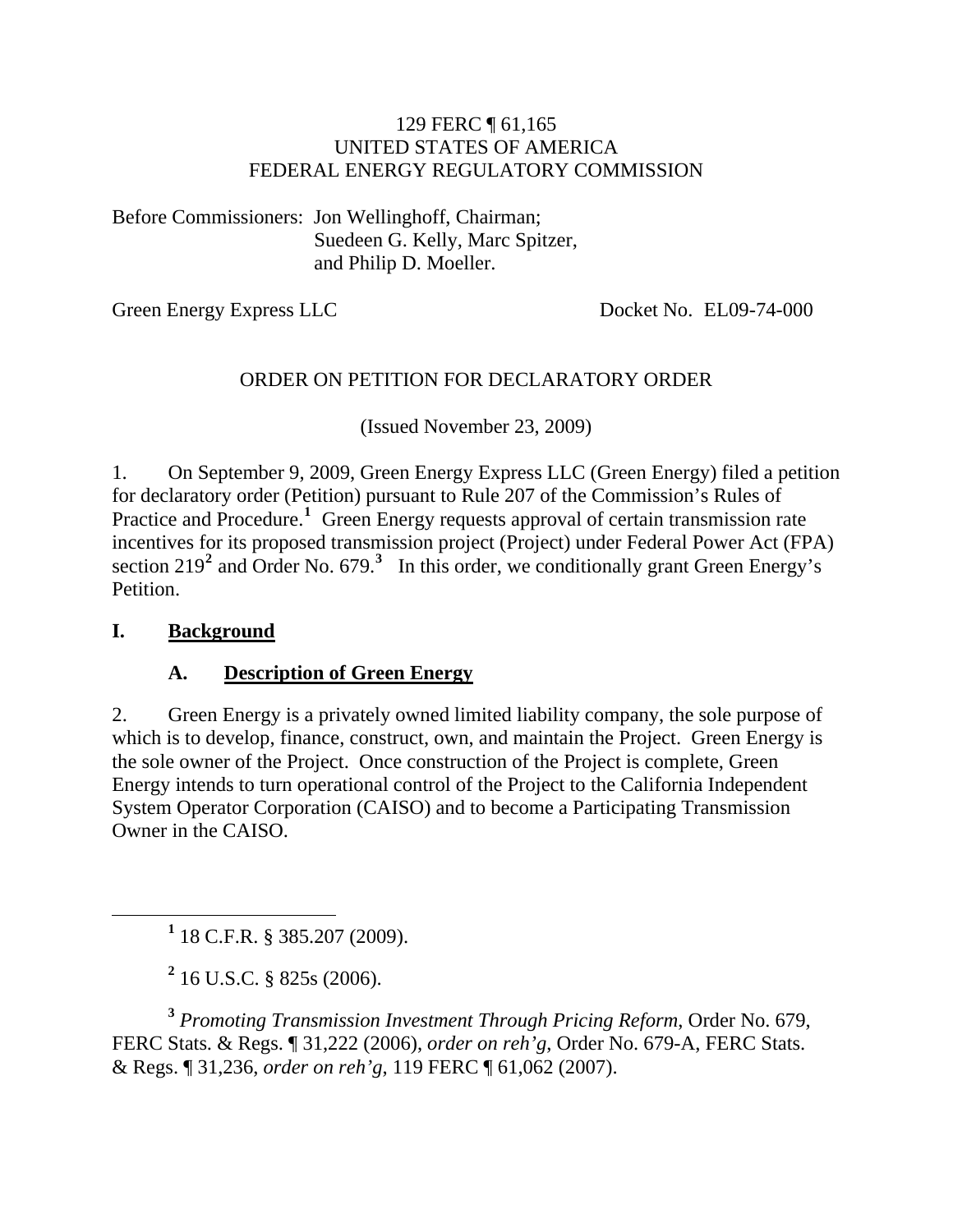## **B. Description of the Project**

3. The Project is comprised of three separate components: (1) an approximately 70 mile, double circuit 500 kV transmission line; (2) a new 500 kV/230 kV substation; and (3) a fast-acting phase shifter. According to Green Energy, the line would serve as a transmission outlet for up to 2,000 MW of renewable resources (primarily utility-scale solar resources) in eastern Riverside County, California for delivery to load zones in southern California.<sup>[4](#page-1-0)</sup> Green Energy estimates that the total cost for developing and constructing the Project will be approximately \$400 million. Green Energy estimates that the Project will have an in-service date by mid-2013.**[5](#page-1-1)**

# **C. Green Energy's Petition**

4. Green Energy explains that the Project will interconnect Southern California Edison Company's (SoCal Edison) existing Devers Substation, which is located north of Palm Springs, California, to a new substation near the existing 230 kV Eagle Mountain Substation in Eagle Mountain, California.<sup>[6](#page-1-2)</sup> Green Energy states that the Project is currently under study by the CAISO as part of its 2010 Transmission Plan, and that Green Energy has provided the CAISO with numerous studies in support of the CAISO's regional transmission planning study process (CAISO's planning process).**[7](#page-1-3)** Green Energy explains that the Project's design phase, which includes the engineering, environmental, right-of-way, and permitting components, is expected to be completed in 2011. Afterwards, Green Energy states it will seek to secure financing needed to construct the Project.

5. Green Energy argues that the Project is eligible for incentives under FPA section 219 and Order No. 679, citing the Project's economic, reliability, and environmental benefits. According to Green Energy, the Project is currently at a stage where it needs significant new capital investment beyond the resources of Green Energy's principals, and it argues that such investment will not be forthcoming unless the Commission grants Green Energy the following rate incentives: (1) deferred recovery of pre-commercial expenses; (2) inclusion of 100 percent of construction work in progress (CWIP) in rate base; (3) abandoned plant recovery; (4) a return on equity (ROE) adder of 50 basis points for participation in a qualifying Transmission Organization; (5) an ROE adder of 100

**<sup>5</sup>** *Id.* 

**<sup>6</sup>** *Id.* at 4.

<span id="page-1-3"></span> $^7$  *Id.* at 5.

<span id="page-1-2"></span><span id="page-1-1"></span><span id="page-1-0"></span>**<sup>4</sup>** Petition, Transmittal Letter at 5.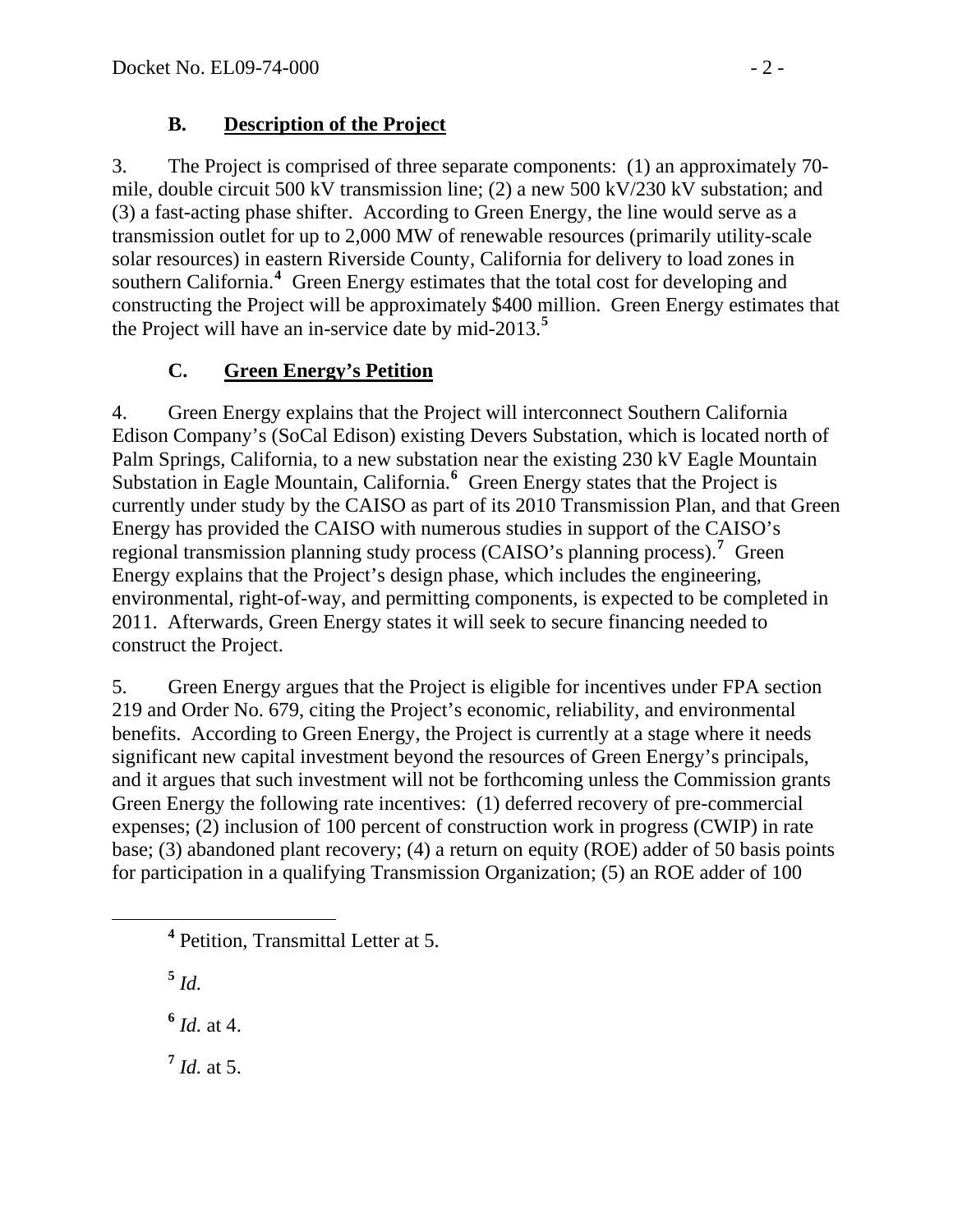basis points in recognition of Green Energy's status as an independent transmission company (transco); (6) an ROE adder of 50 basis points to otherwise compensate for the unique risks and challenges facing the Project and Green Energy's investors; and (7) a hypothetical capital structure of 50 percent equity and 50 percent debt, until the Project is placed in service.

6. Green Energy includes a Technology Statement in its Petition explaining that the Project will use a new and innovative phase-angle regulating transformer (new phase shifter) developed by Siemens, which has been successfully tested and implemented.**[8](#page-2-0)** Green Energy notes that while phase shifters have been in use for years and are effective reliability tools, their response time has historically been slow. Green Energy states that the new phase shifter has a demonstrated response time of one step in approximately 5.5 seconds, and that 11 steps (approximately one minute) will shift more than 500 MW of transmission flow from one direction to the other, which translates into 11 seconds per each 100 MW shift. Green Energy claims that this response time is faster than any existing gas-fired generating plant and as fast as a large hydroelectric facility. In addition, Green Energy contends that the new phase shifter will provide the CAISO with an effective tool to manage its grid in and around Riverside County, and could allow it to avoid re-dispatching generating resources in many cases. Further, Green Energy states that this technology will be even more critical to manage the intermittent and unidirectional flows on the grid that are expected to result from the addition of new largescale renewable generation resources in southern California. Green Energy states that the new phase shifter will help improve reliability and add flexibility for managing power flows, ultimately saving California ratepayers the expense of re-dispatch in many circumstances.

# **II. Notice of Filing and Responsive Pleadings**

7. Notice of Green Energy's Petition was published in the *Federal Register*, 74 Fed. Reg. 47938 (2009), with interventions, comments, and protests due on October 9, 2009. Motions to intervene were filed by the Metropolitan Water District of Southern California (Metropolitan) and San Diego Gas & Electric Company. The CAISO and SoCal Edison filed motions to intervene and comments. On October 26, 2009, Green Energy filed an answer to the CAISO's and SoCal Edison's comments. On November 18, 2009, the California Public Utilities Commission (CPUC) filed a motion to intervene out of time and protest.

<span id="page-2-0"></span>**<sup>8</sup>** *Id.* at 31-33.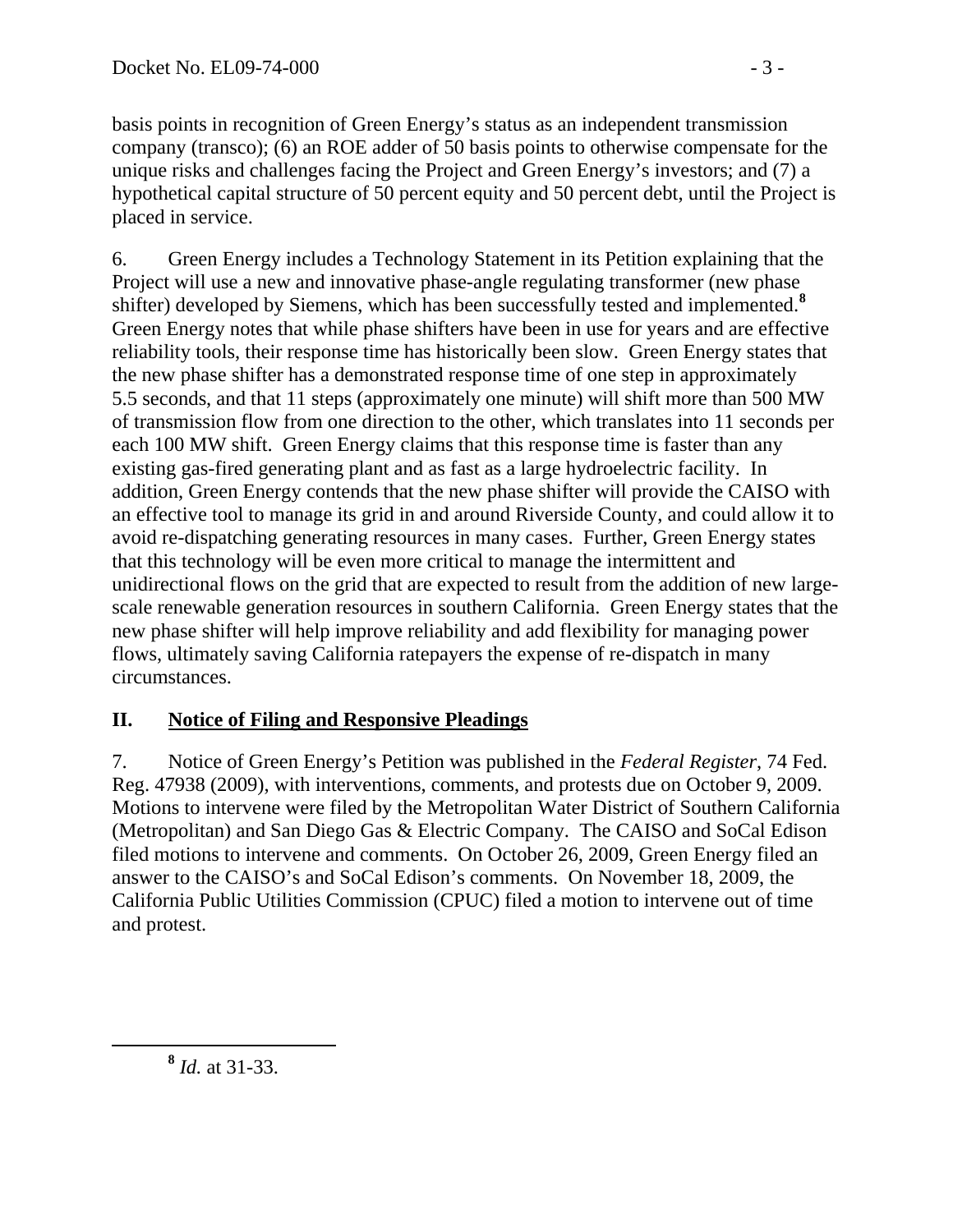#### **III. Discussion**

#### **A. Procedural Matters**

8. Pursuant to Rule 214 of the Commission's Rules of Practice and Procedure, 18 C.F.R. § 385.214 (2009), the timely, unopposed motions to intervene serve to make the entities that filed them parties to this proceeding. Pursuant to Rule 214(d), 18 C.F.R. § 385.214(d) (2009), the Commission will grant the late-filed motion to intervene filed by the CPUC. Pursuant to Rule 213(a)(2) of the Commission's Rules of Practice and Procedure, 18 C.F.R. § 385.213(a)(2) (2009), answers to protests are prohibited unless otherwise permitted by the decisional authority. We accept Green Energy's answer because it has assisted us in the decision-making process.

### **B. Substantive Matters**

## **1. Timing of Commission Action and the CAISO's Planning Process**

#### **a. Comments**

9. The CAISO states that the Commission should not prejudge the planning process in approving incentives, and contends that the Commission could accomplish this in one of two ways. First, the Commission could defer action on a request for rate incentives until the applicable independent system operator or regional transmission organization determines that the project is needed. The CAISO argues that such deferment would be consistent with the Commission's determination in Order No. 679 that a regional planning process can determine whether a given project is needed, whether it is a better solution, and whether it is the most cost effective option in light of other alternatives. Alternatively, the CAISO states that the Commission could condition any incentives granted on a finding that the project is needed by the relevant regional planning process. The CAISO acknowledges that Green Energy has requested action on the petition by December 8, 2009, which is before the CAISO's planning process for the 2010 Transmission Plan will be completed. To the extent the Commission grants the Petition before the CAISO completes its economic planning study and any applicable review of the Project as an economic project, the CAISO requests that the Commission expressly state that its grant of incentives does not prejudge the outcome of the CAISO's planning process. The CAISO states that this would be consistent with Commission precedent.**[9](#page-3-0)**

10. The CAISO argues that the findings necessary for the Commission to grant incentives are not a substitute for a more rigorous CAISO determination of need in a

<span id="page-3-0"></span>**<sup>9</sup>** <sup>9</sup> CAISO Comments at 7 and n.8.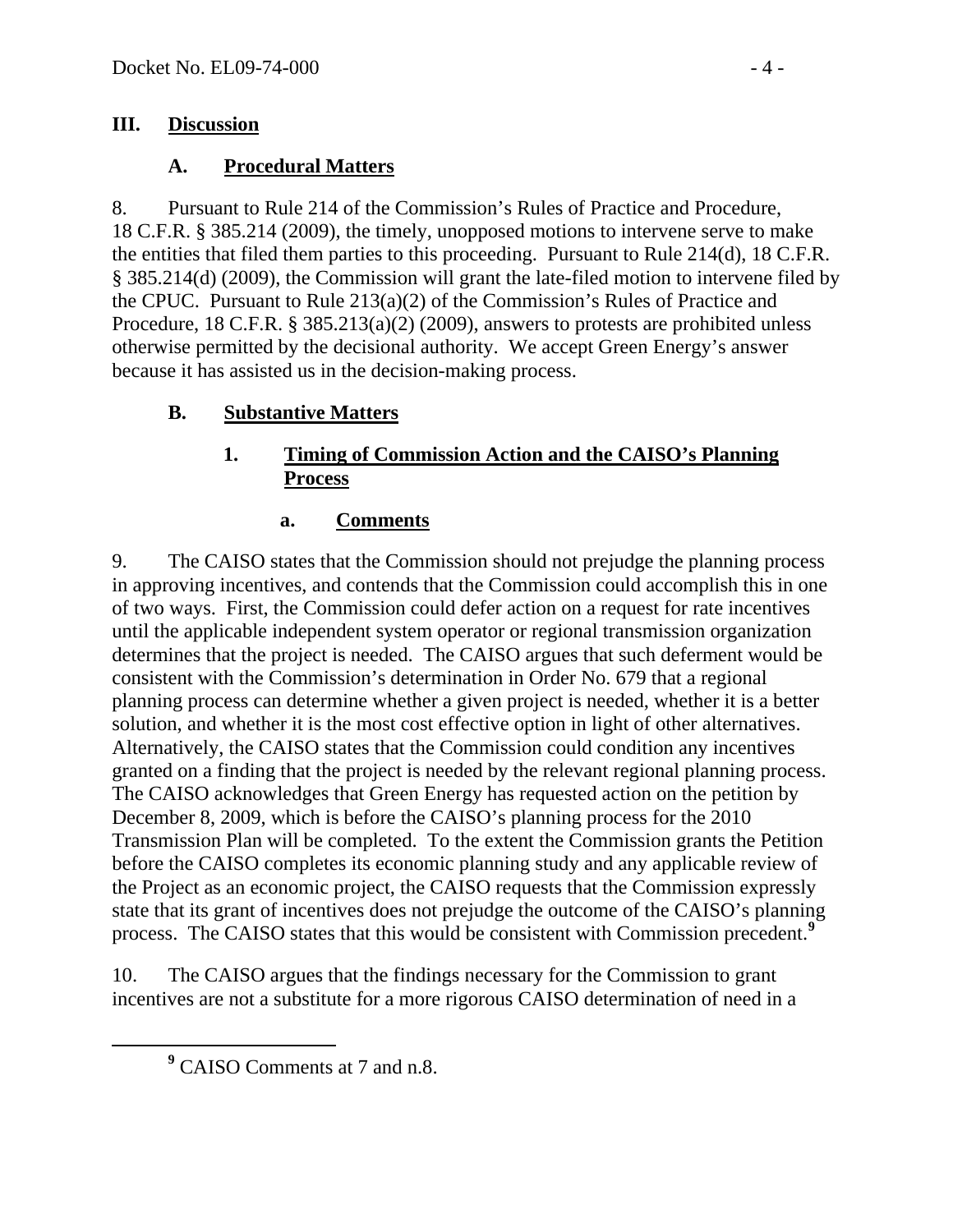planning process. The CAISO explains that the Commission's rate incentive evaluation does not include a cost-benefit analysis and the Commission assesses each project without considering competing projects. The CAISO argues that if a determination to grant incentives prejudges the planning process, project developers could simply race to file incentive requests. The CAISO argues that such a rush of projects would shortcircuit the planning process's detailed and comprehensive review. The CAISO notes that some incentive recipients have insisted that their receipt of Order No. 679 incentives eliminates the requirement that the project be considered in the CAISO's planning process.

11. SoCal Edison also requests that the Commission make clear that any Commission approval of a request for rate incentives does not predispose the project's review and ultimate approval by the CAISO. SoCal Edison requests the Commission reiterate its policy that approval of incentives does not constitute project approval.

### **b. Green Energy's Answer**

12. Green Energy agrees with the CAISO and SoCal Edison that a Commission order approving rate incentives does not prejudge the outcome of the CAISO's planning process. Green Energy therefore urges the Commission not to delay action on its Petition, noting that it did not ask the Commission to make any "need" determination for the Project as related to the CAISO's planning process. Further, Green Energy asserts that granting the Petition at this time is critical for the Project to have continued development viability. Green Energy also argues that its request for action is fully consistent with Order No. 679, where the Commission stated that applicants could seek early rate incentive approval. Green Energy contends that the CAISO is attempting to relitigate policy issues that the Commission has rejected in the past, and argues that the Commission should not permit the CAISO to re-litigate those issues here.**[10](#page-4-0)** Finally, Green Energy explains that the Petition was filed for obtaining rate incentive assurance on a timely basis for capital investment purposes to ensure that the Project development could continue, and argues that the request for delayed action does not recognize the reality of early-stage development risks for independent transmission projects participating in regional planning processes.

#### **c. Commission Determination**

13. We will not delay acting on the Petition. As the CAISO notes, we have acted on incentive rate requests prior to the conclusion of the applicable regional planning process

<span id="page-4-0"></span>**<sup>10</sup>** Green Energy also notes that the CAISO did not raise these concerns with respect to a transmission project sponsored by Pacific Gas & Electric Company in Docket No. EL08-24.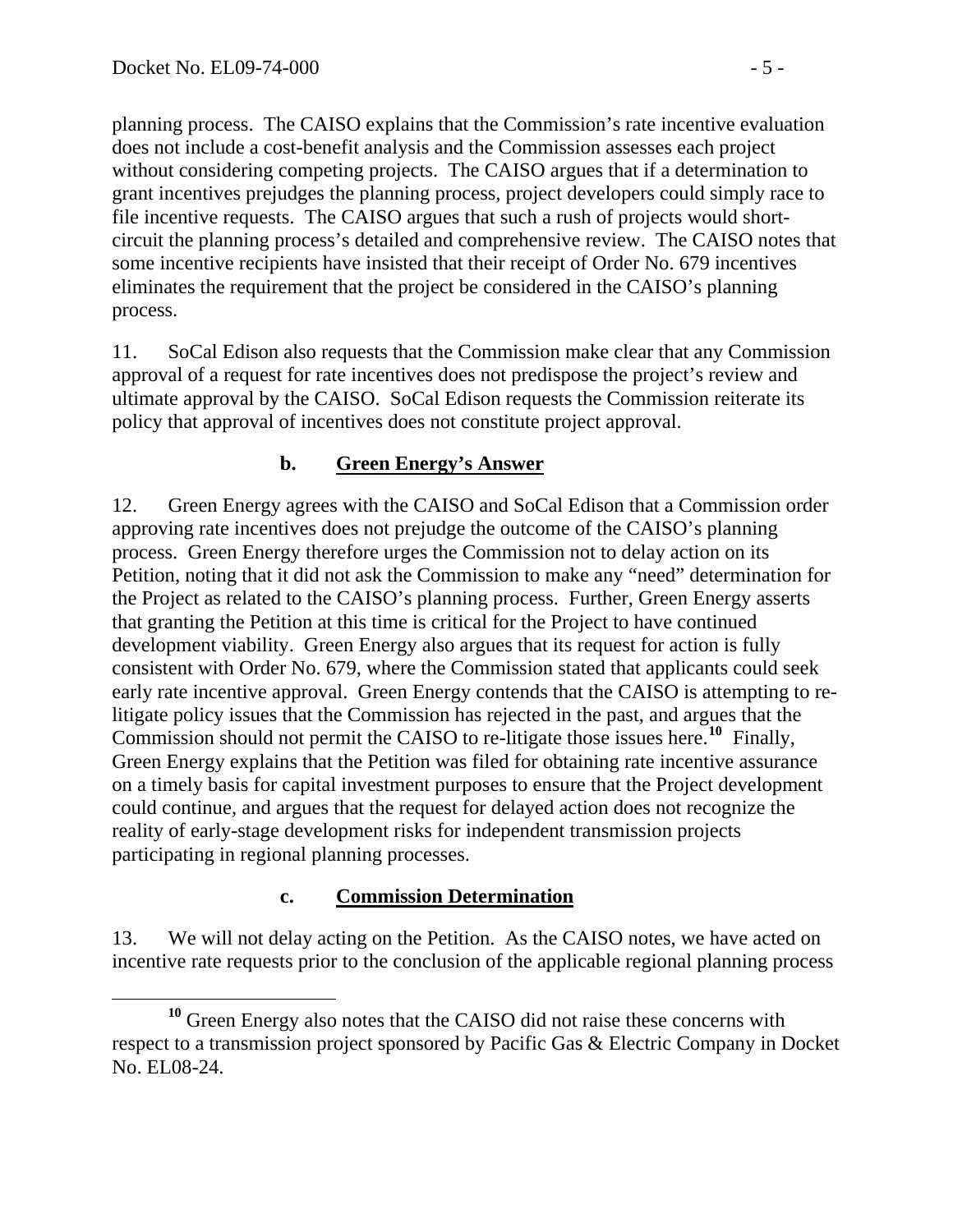or before any permits have been issued by the relevant governmental authorities. As we have stated previously, the Commission does not intend to prejudge the outcome of any regional planning process, including the CAISO's planning process, or any governmental permitting or similar proceeding by granting rate incentives under Order No. 679.**<sup>11</sup>** Further, we find that the Project has not satisfied FPA section 219's requirement that a company seeking rate incentives for transmission projects demonstrate that such projects ensure reliability and/or reduce the price of delivered power by reducing congestion and, accordingly, we are conditioning the grant of incentives on the Project being approved in the CAISO's planning process, as discussed below.

### **2. Section 219 Requirement**

### **a. Green Energy's Proposal**

14. Green Energy argues that it is eligible for incentives under FPA section 219 and Order No. 679. In general, Green Energy asserts that the Project will ensure reliability and reduce the price of delivered power by reducing congestion. Green Energy states it has prepared several studies and reports that demonstrate the Project satisfies the criteria for obtaining rate incentives. For example, Green Energy explains that it provided a feasibility analysis to the CAISO that showed the results of preliminary power flow and contingency studies.**[12](#page-5-0)** According to Green Energy, this study showed that, with the planned addition of the phase-shifting regulating transformer as part of the Project, resource flows could be redirected to more robust portions of the CAISO-controlled grid. Green Energy states that this could not only allow for the delivery of 2,000 MW of otherwise location-constrained renewable resources over the Project, but also allow for better management of power flows over the CAISO grid as a whole.**[13](#page-5-1)** Green Energy asserts that this will provide a solid 500 kV backbone and a parallel path to the existing Devers-Palo Verde #1 500 kV transmission line and will enhance the reliability of the existing Eagle Mountain-Devers 230 kV transmission line.**[14](#page-5-2)**

<span id="page-5-2"></span>**<sup>14</sup>** *Id.*

<span id="page-5-0"></span>**<sup>11</sup>** *See, e.g.*, *Green Power Express LP*, 127 FERC ¶ 61,031, at P 42 (2009), *reh'g pending* ("ruling on a request for incentives pursuant to Order No. 679 does not prejudge the findings of a particular transmission planning process or the siting procedures at state commissions") (*Green Power Express*).

**<sup>12</sup>** Petition, Exh. PGH-2.

<span id="page-5-1"></span>**<sup>13</sup>** Petition, Transmittal Letter at 10.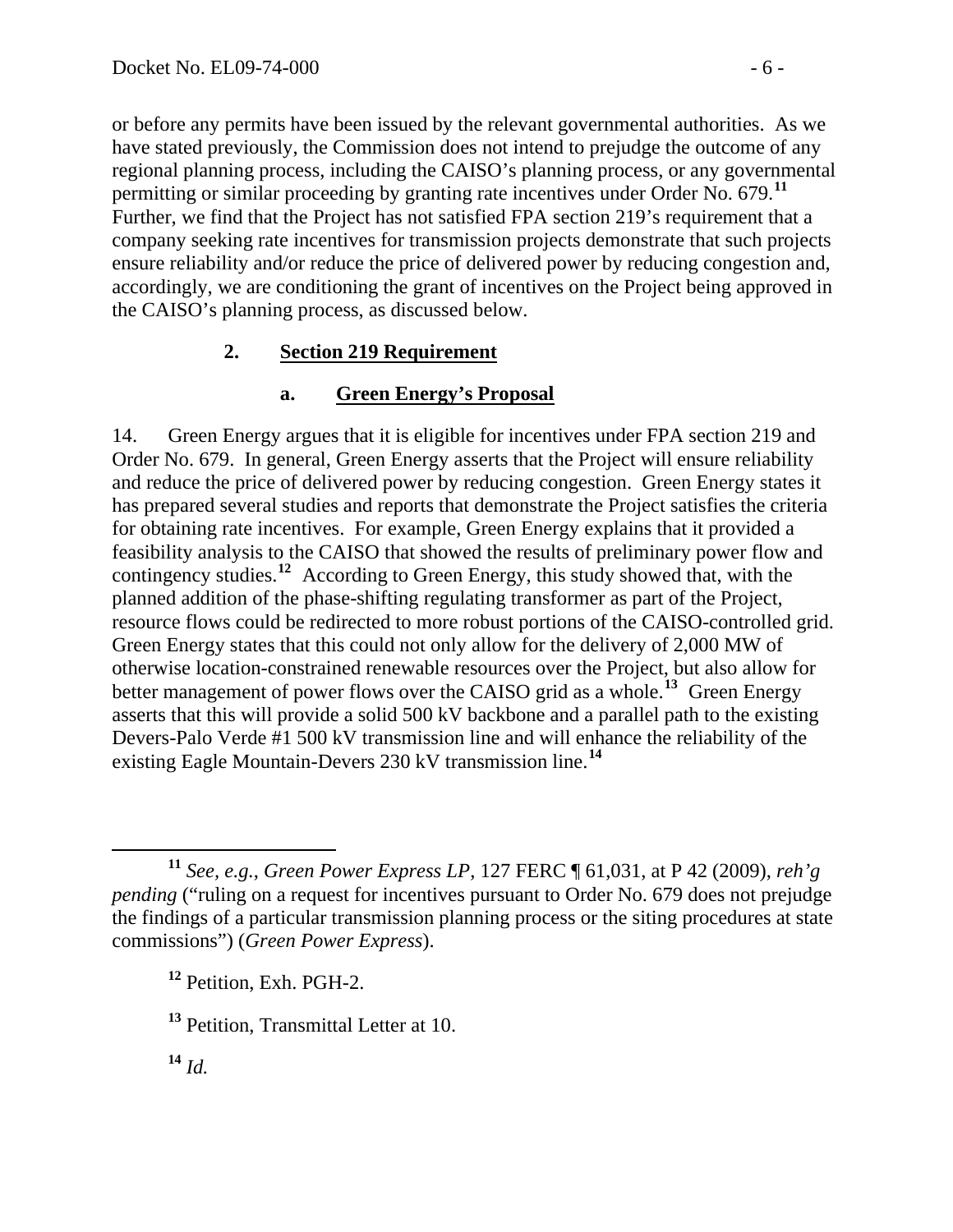15. Further, Green Energy points to an economic analysis it prepared for the CAISO that studied the overall economic benefits of the Project. Green Energy states that this analysis demonstrated that the Project had been designed for the transfer of up to 2,000 MW from otherwise location-constrained renewable resources (mostly utility-scale high load factor solar) from remote locations in eastern Riverside County to load centers in southern California.**[15](#page-6-0)** Green Energy asserts that solar energy will be available to replace and reduce dispatch of more costly fossil-fired thermal generation.**[16](#page-6-1)** According to Green Energy, this would not only lower costs but also provide for less dependence on thermal plants, which may be subject to new environmental constraints, and energy imports.**[17](#page-6-2)**

16. Green Energy explains that there are certain areas in eastern Riverside County with great potential for the development of large-scale solar resources, and that the total amount of renewable generation in the queue for the area that will be served by the Project is 4,900 MW.<sup>[18](#page-6-3)</sup> Green Energy states that the only other transmission project in eastern Riverside County being evaluated by the CAISO that could provide market access for some of these renewable and non-renewable generation resources is SoCal Edison's proposed Midpoint-Valley 500 kV line, which is rated at 1,200 MW.**[19](#page-6-4)** Green Energy notes that this rating is far below the 4,900 MW needed just for the proposed renewable projects in eastern Riverside County in the CAISO queue and below the total needed to deliver the 4,120 MW of known projects in line at the Blythe portion of eastern Riverside County, which is near the Midpoint-Valley line's proposed new eastern terminus.**[20](#page-6-5)**

<span id="page-6-0"></span>17. In addition, Green Energy contends that the potential for renewable projects in eastern Riverside County is even greater, but could only occur if sufficient transmission capacity was available to make the energy from those projects available to load centers in

**<sup>15</sup>** *Id.* at 10-11.

**<sup>16</sup>** *Id.* at 11.

<span id="page-6-3"></span><span id="page-6-2"></span><span id="page-6-1"></span>**<sup>18</sup>** Moreover, Green Energy points out that the CAISO queue includes 5,840 MW of proposed renewable and non-renewable generation in eastern Riverside County. Green Energy also states that the Bureau of Land Management (BLM) and the U.S. Department of Energy (DOE) have identified over 300,000 acres of BLM-administered land in and around the eastern Riverside County and Iron Mountain areas for potential solar energy development. *Id.* at 12.

<span id="page-6-5"></span><span id="page-6-4"></span>**<sup>19</sup>** *Id.* at 12-13. **<sup>20</sup>** *Id.* at 13.

**<sup>17</sup>** *Id.*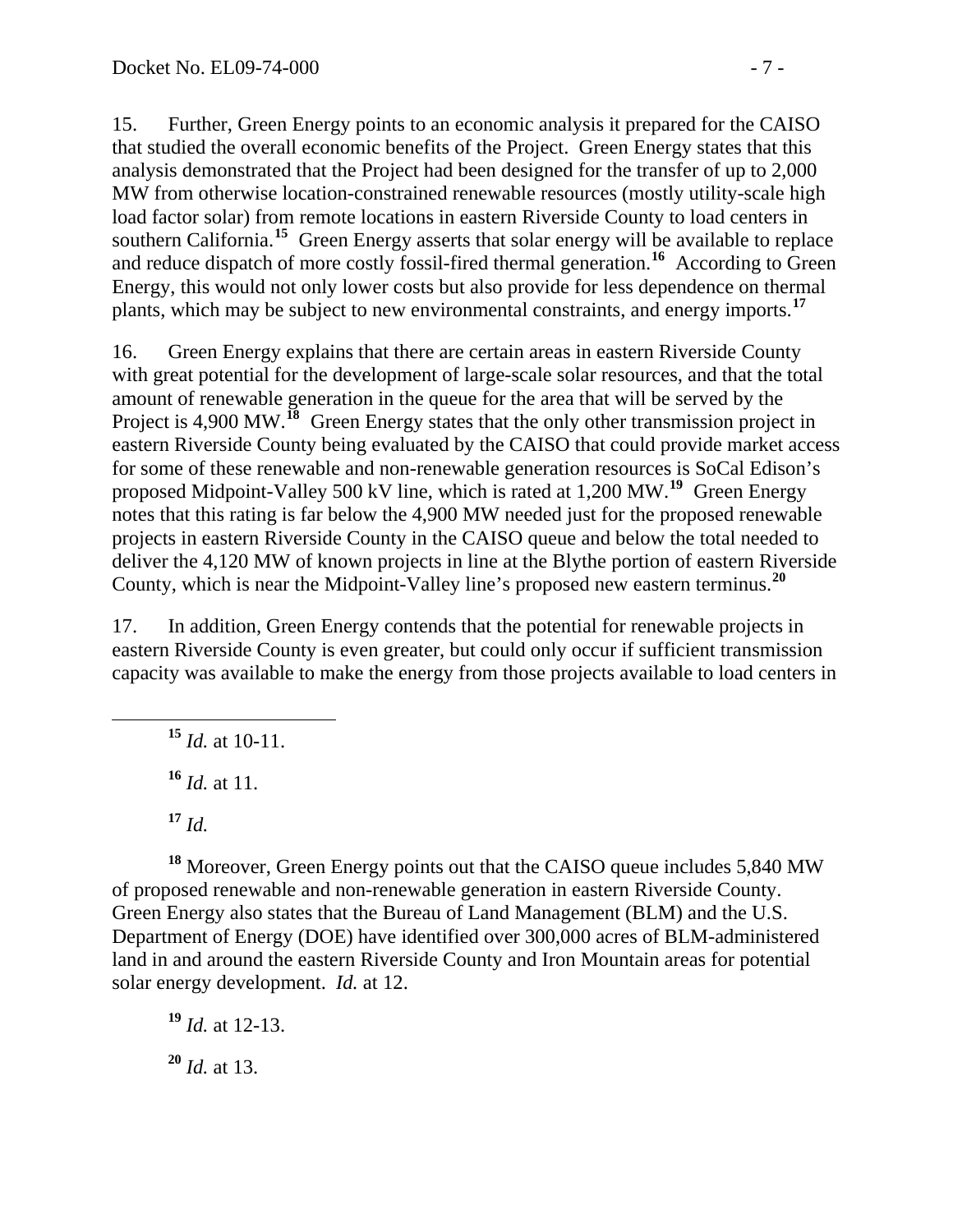southern California.**<sup>21</sup>** Again, Green Energy argues that the only other project that is currently being evaluated by the CAISO is SoCal Edison's proposed Midpoint-Valley line, which would only be able to carry approximately 11 percent of the renewable potential in eastern Riverside County.<sup>22</sup> Green Energy also points out that the CPUC has found a need for 3,000 MW of additional transmission capacity to provide market access to renewable generation resources in eastern Riverside County in order for the state to meet California's renewable portfolio standard (RPS).**<sup>23</sup>** Thus, according to Green Energy, the Project (and others) will be needed to provide transmission access to otherwise location-constrained renewable generation resources.

18. Green Energy also explains that its economic study provides a preliminary analysis of the quantifiable benefits that the Project would bring. Specifically, that study indicated that the annual potential benefits include: (1) \$62.5 million to \$134.4 million net reduction in energy costs; (2) \$6 million to \$13.5 million net reduction in congestion costs; (3) \$5 million to \$13 million net reduction in capacity costs; and (4) \$7.5 million annual reduction in emissions costs.**[24](#page-7-0)** The study also found that there would be a \$0.6 million increase in the marginal cost of losses.<sup>[25](#page-7-1)</sup> Green Energy states that, taken together, the gross savings to customers will be \$81.6 million to \$169 million annually if the Project is constructed.**[26](#page-7-2)** Green Energy notes that the estimated "all-in" cost of the Project is approximately \$400 million and the estimated levelized annual revenue requirement for the Project is approximately \$64 million.**[27](#page-7-3)** Green Energy further notes that the benefit analysis excluded hard-to-quantify benefits such as the increased availability of ancillary services in one of the CAISO zones, reduced reliance on generation units using once-through cooling, benefits associated with the new phase

 **<sup>21</sup>** *Id.* **<sup>22</sup>** *Id.* **<sup>23</sup>** *Id.* at 13-14. **<sup>24</sup>** *Id.* at 14.

<span id="page-7-2"></span><span id="page-7-1"></span><span id="page-7-0"></span>**<sup>25</sup>** *Id.* The study, performed for Green Energy by ZGlobal, Inc., used a securityconstrained unit commitment analysis for resources and loads on the CAISO-controlled grid. *See* Petition, Exh. PGH-4.

**<sup>26</sup>** Petition, Transmittal Letter at 14-15.

<span id="page-7-3"></span>**<sup>27</sup>** *Id.* at 15.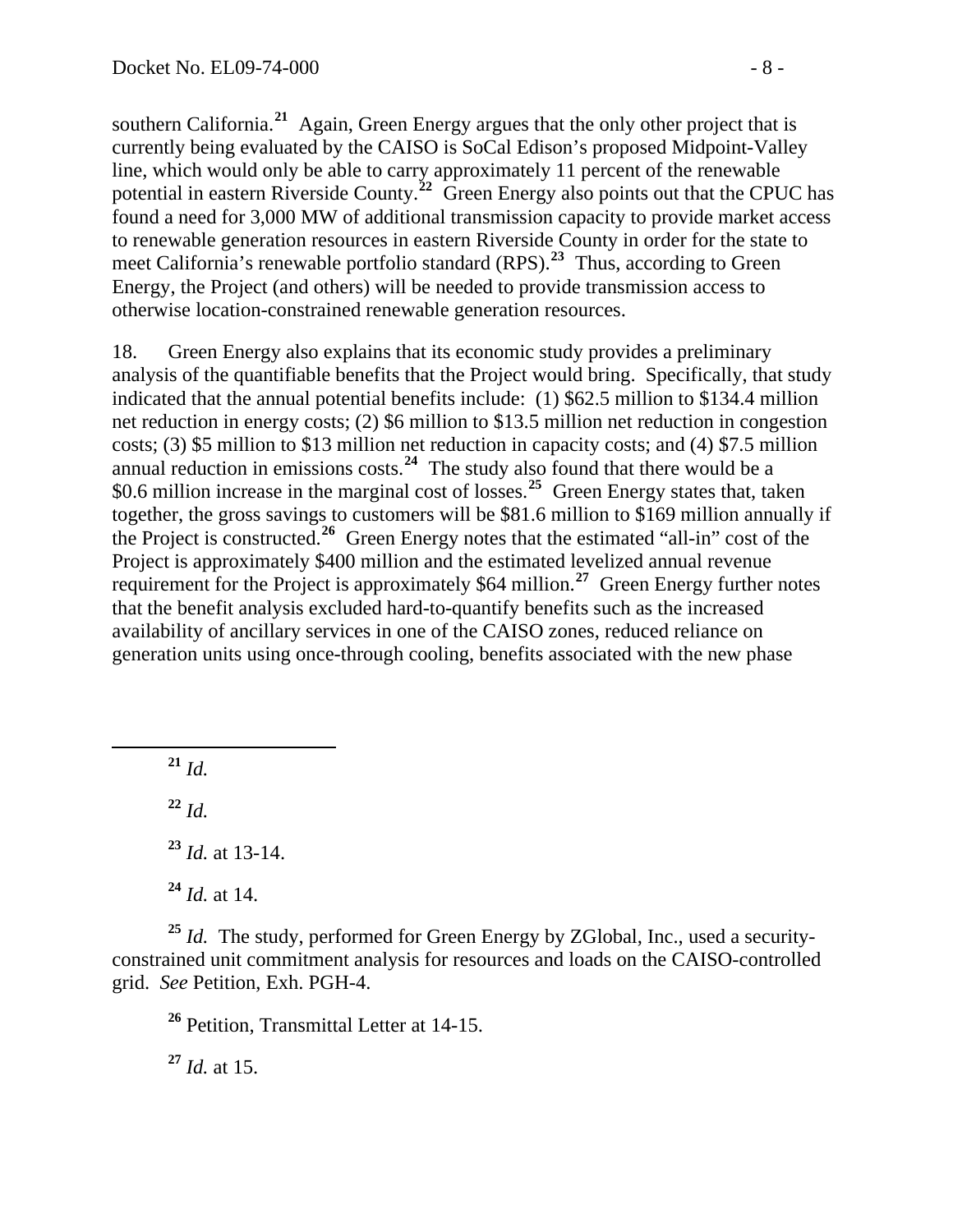shifter that is part of the Project, and the mitigation of potential generation market power through an increase in the number of sellers in the region.**<sup>28</sup>**

19. In addition, Green Energy argues that the Project provides environmental benefits and is consistent with state and national objectives to provide for the development of renewable resources. Green Energy points to California's RPS requirements, and cites statements from California agencies, such as the state's Renewable Energy Transmission Initiative, that the lack of adequate transmission capacity is a large barrier to achieving the state's RPS objectives.**[29](#page-8-0)** Further, Green Energy asserts that the Project will promote federal objectives regarding renewable energy development, as expressed in the American Recovery and Reinvestment Act. Next, Green Energy argues that the environmental benefits provided by the Project, such as delivering energy from planned or potential renewable resources, are not offset by unacceptable environmental impacts. Green Energy points out that the route alternatives for the Project had been designed to ensure that environmental impacts were minimized.**[30](#page-8-1)**

### **b. SoCal Edison Comments**

20. SoCal Edison points out that the CAISO has not yet issued any studies or reports indicating that the Project is needed for reliability or is an economic project. SoCal Edison raises concerns about the accuracy of Green Energy's analysis of the costs of the Project and the benefits to the transmission grid. Specifically, SoCal Edison contends that in its projection of net benefits, Green Energy's only accounted for fuel costs, but failed to account for the actual cost of the generation itself. SoCal Edison argues that in failing to perform an adequate economic analysis, the Petition fails to demonstrate that the Project is economic under the approach utilized by the CAISO. SoCal Edison also argues that since no generation projects have yet requested interconnection to the Project, the Project's important benefit (i.e., delivery of 2,000 MW of renewable energy) is not guaranteed.

21. SoCal Edison also contends that the Project's proposed interconnection at a new substation close to the existing 230 kV Eagle Mountain Substation poses significant concerns about how the project will impact Metropolitan's transmission system. SoCal Edison asserts that even though the Project will utilize the new phase shifter, the proposal

**<sup>28</sup>** *Id.*

<span id="page-8-0"></span>**<sup>29</sup>** *Id.* at 16 (*citing to Renewable Energy Transmission Initiative Frequently Asked Questions* (prepared by the California Energy Commission)).

<span id="page-8-1"></span>**<sup>30</sup>** The Petition describes the alternative routes under consideration for the Project. *See* Petition, Transmittal Letter at 18-19.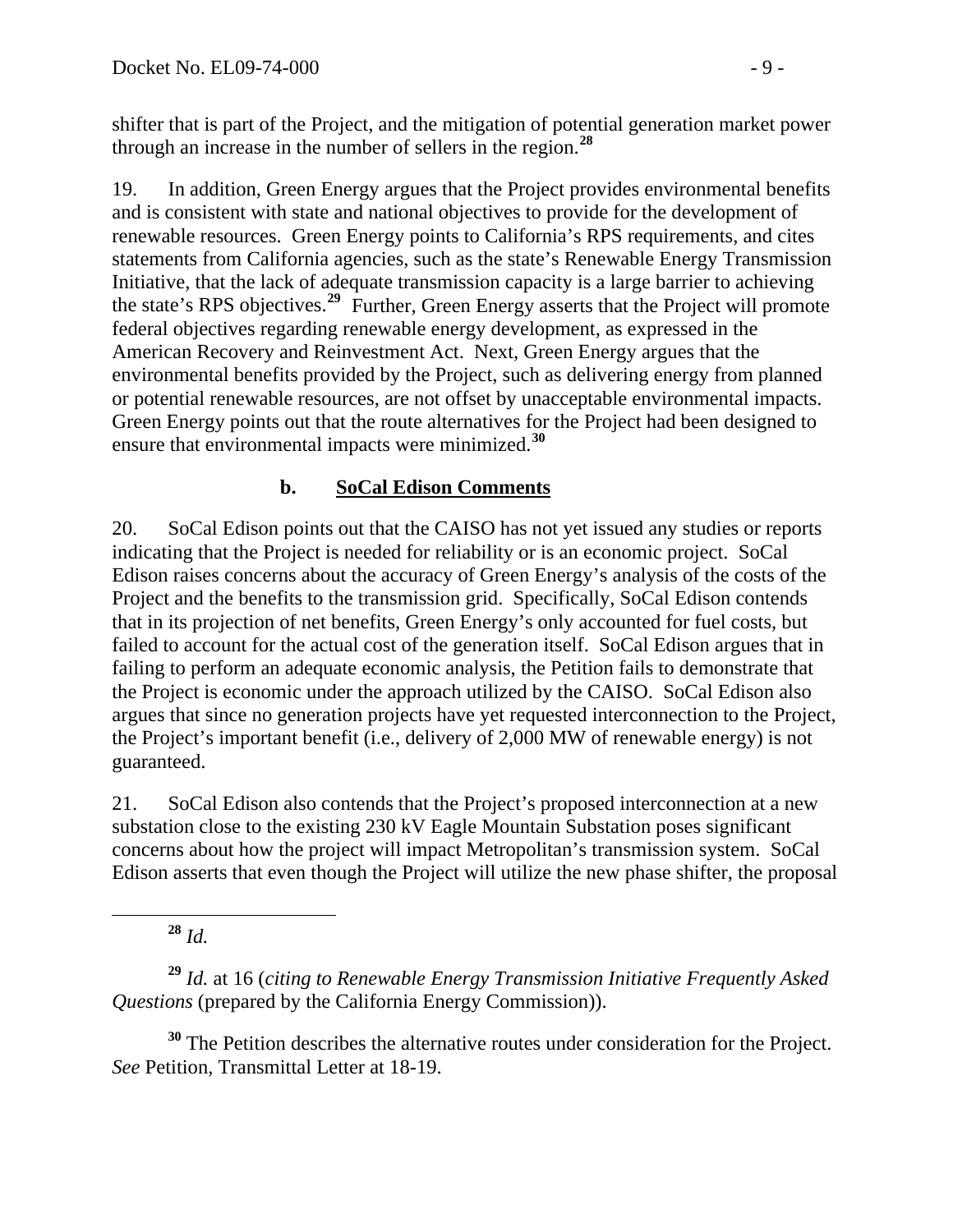does not fully address the many reliability issues that could arise during an N-1 condition**<sup>31</sup>** if the new phase shifter becomes unavailable. SoCal Edison states that based on previous studies in the area, significant upgrades to the Metropolitan system and the SoCal Edison system would ultimately be required to address reliability issues, and that these issues have not yet been identified and the costs to mitigate these concerns have not been included in the Project's cost estimate. As a result, SoCal Edison asserts, the Project's cost could be highly underestimated. SoCal Edison requests that the Commission deny without prejudice Green Energy's request for incentives because the Project has not shown that it meets the Commission's economic or reliability requirements to qualify for incentive rate treatment.

### **c. Green Energy's Answer**

22. Green Energy argues that SoCal Edison is introducing additional requirements under section 219 and Order No. 679, and that the Commission should reject this attempt. Specifically, Green Energy argues that SoCal Edison wants Green Energy to include a more rigorous cost-benefit analysis than what is actually required under section 219 and Order No. 679. Green Energy points to the CAISO's comment that the criteria for receiving approval of incentives under Order No. 679 are different and less comprehensive than the criteria for evaluating a project in a regional transmission planning process. Green Energy argues that the Commission has never required a rate incentive applicant to file cost-benefit analyses and has used a case-by-case approach to ensure flexibility. Green Energy asserts that the analyses that were included in the Petition have more than complied with section 219's burden.

23. Green Energy also takes issue with SoCal Edison's argument that these analyses do not account for the actual cost of generation. In response, Green Energy asserts that it is essentially using the same standard applied by the CAISO to SoCal Edison's own transmission projects that were designed to reach renewable energy in California (i.e., by measuring marginal energy cost savings to consumers). In addition, Green Energy contends that SoCal Edison's proposed standard is nonsensical, given the state and federal policies favoring renewable development and the fact that the installed cost of solar and wind power are higher, on a per-MW basis, than most, if not all, fossil generation alternatives.

24. In response to SoCal Edison's argument that there is no evidence of any generation projects that have requested interconnection to the Project, Green Energy asserts that neither section 219 nor Order No. 679 require such a showing and that it would be unduly discriminatory to require that showing for independent transmission

**<sup>31</sup>** An N-1 condition refers to the loss of the largest facility on a system operator's transmission system.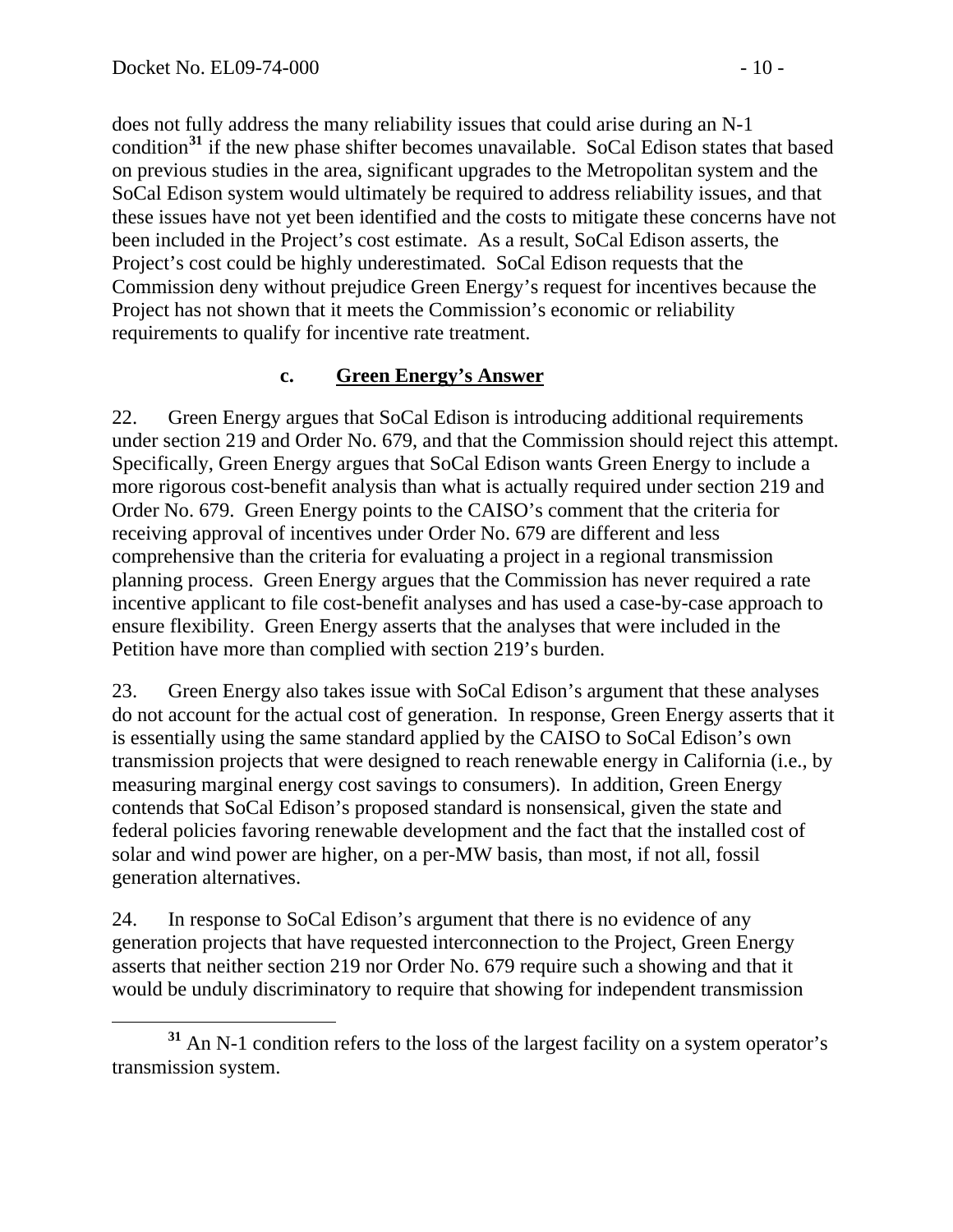developers. Green Energy contends that the structure of the CAISO's large generator interconnection procedures do not provide entities that are not Participating Transmission Owners with the same level of information about pending interconnection requests that are made available to incumbent Participating Transmission Owners.

25. Finally, Green Energy urges the Commission to reject SoCal Edison's arguments regarding the reliability impacts of the Project. Although SoCal Edison claims potential impacts on the Metropolitan transmission system, Green Energy points out that Metropolitan itself stated in its intervention that it has not yet identified any adverse impacts and that these issues will need to be worked out through coordination of technical studies. Moreover, Green Energy notes that the Project is not being advanced primarily as one that ensures reliability. Nonetheless, Green Energy argues, the Petition included power flow and contingency studies showing that the Project will allow for better management of power flows across the CAISO-controlled system. Green Energy asserts that it has discussed technical issues associated with the Project with Metropolitan and SoCal Edison, and believes that any reliability issues can be resolved in a costeffective manner through limited system improvements.

### **d. Commission Determination**

26. In Order No. 679, the Commission stated that an applicant for transmission rate incentives must demonstrate that the facilities for which it seeks incentives satisfy the requirements of FPA section 219 by either ensuring reliability or reducing the cost of delivered power by reducing transmission congestion.**[32](#page-10-0)** The Commission established a rebuttable presumption that a project is eligible for incentives under section 219 if it: (1) results from a fair and open regional planning process that considers and evaluates projects for reliability and/or congestion and is found to be acceptable to the Commission; or (2) has received construction approval from an appropriate state commission or state siting authority.**[33](#page-10-1)** The Commission also stated that it will consider incentive requests for projects that are still undergoing consideration in a regional planning process, but may make any requested incentive rate treatment contingent on the project being approved under the regional planning process.**[34](#page-10-2)**

**<sup>32</sup>** Order No. 679, FERC Stats. & Regs. ¶ 31,222 at P 57-58.

<span id="page-10-1"></span><span id="page-10-0"></span>**<sup>33</sup>** *Id*. P 57-58. In Order No. 679-A, the Commission clarified the operation of this rebuttable presumption by noting that the authorities and/or processes on which it is based (i.e*.*, a regional planning process, a state commission, or siting authority) must, in fact, consider whether the project ensures reliability or reduces the cost of delivered power by reducing congestion. Order No. 679-A, FERC Stats. & Regs. ¶ 31,236 at P 49.

<span id="page-10-2"></span>**<sup>34</sup>** Order No. 679, FERC Stats. & Regs. ¶ 31,222 at n.39.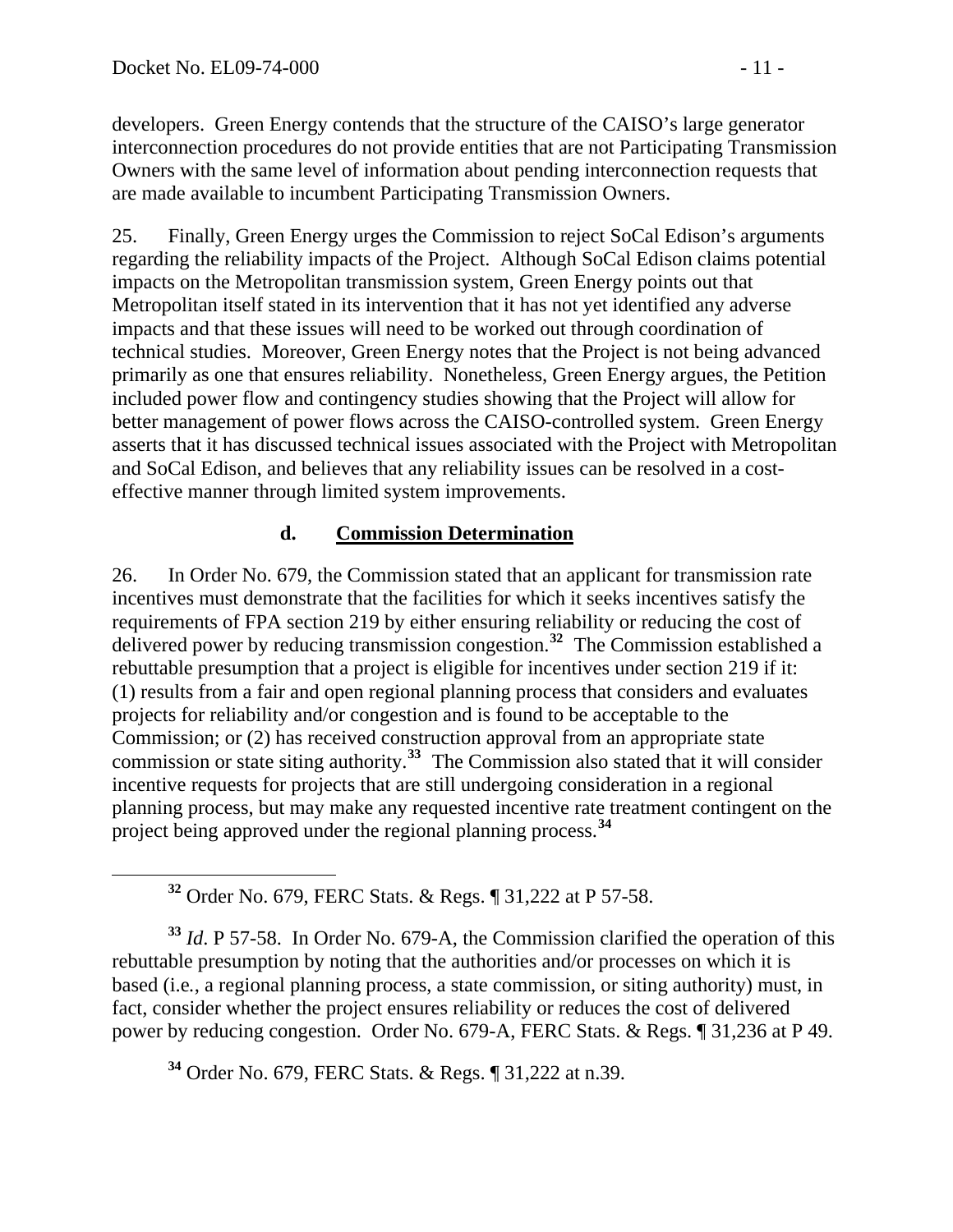27. In this case, we find that Green Energy has not demonstrated that the Project will ensure reliability or reduce the price of delivered power by reducing congestion.**[35](#page-11-0)** Green Energy has included the economic and feasibility studies it supplied to the CAISO in support of the Project. However, we have evaluated these studies and find that they do not provide the Commission with the necessary support to determine whether the Project ensures reliability or reduces the price of delivered power by reducing congestion. Indeed, as SoCal Edison notes, there could be reliability issues caused by the Project, with respect to the potential impacts on Metropolitan's system. Although Green Energy requests that we reject SoCal Edison's arguments, Green Energy itself notes the potential for detrimental reliability impacts of the Project in its answer.**[36](#page-11-1)**

28. With respect to congestion, Green Energy submitted a study attempting to detail how the Project will reduce the cost of delivered power by reducing congestion.**[37](#page-11-2)** However, the study provides minimal and inconclusive details as to whether the Project would reduce transmission congestion.<sup>[38](#page-11-3)</sup> While Green Energy's study details projected savings with regards to congestion revenue and marginal cost of losses,**[39](#page-11-4)** the presentation of the data makes it unclear if the projected cost savings are an accurate representation given the somewhat arbitrary nature of the four-week sample period. The sample period selected shows that the congestion revenue from the week in August would increase by as much as it decreases in November, which suggests that the number provided for congestion revenue savings is highly sensitive to the four-week period

<span id="page-11-1"></span>**<sup>36</sup>** *See, e.g.*, Green Energy Answer at 29 (stating that Green Energy has discussed potential reliability impacts associated with the Project with SoCal Edison and Metropolitan, and stating that Green Energy "welcomes the opportunity to work on these issues with" the CAISO, SoCal Edison, and Metropolitan, in conjunction with the CAISO's technical review).

<span id="page-11-2"></span>**<sup>37</sup>** *See* Petition, Exh. PGH-4, "Economic Analysis Supporting the Proposed Green Energy Express 500 kV Transmission Line; An Economic Transmission Project Submission to the California Independent System Operator."

<span id="page-11-4"></span><span id="page-11-3"></span>**<sup>38</sup>** For example, while Green Energy states that its studies perform power flow analyses to support its conclusions, the studies themselves do not contain sufficient detail for the Commission to verify Green Energy's claims regarding the Project's congestion (or reliability) benefits.

**<sup>39</sup>** Petition, Exhibit PGH-4 at 24.

<span id="page-11-0"></span>**<sup>35</sup>** As discussed herein, Green Energy is not entitled to section 219's rebuttable presumption, since the Project has not been considered by the CAISO's planning process and has not received construction approval.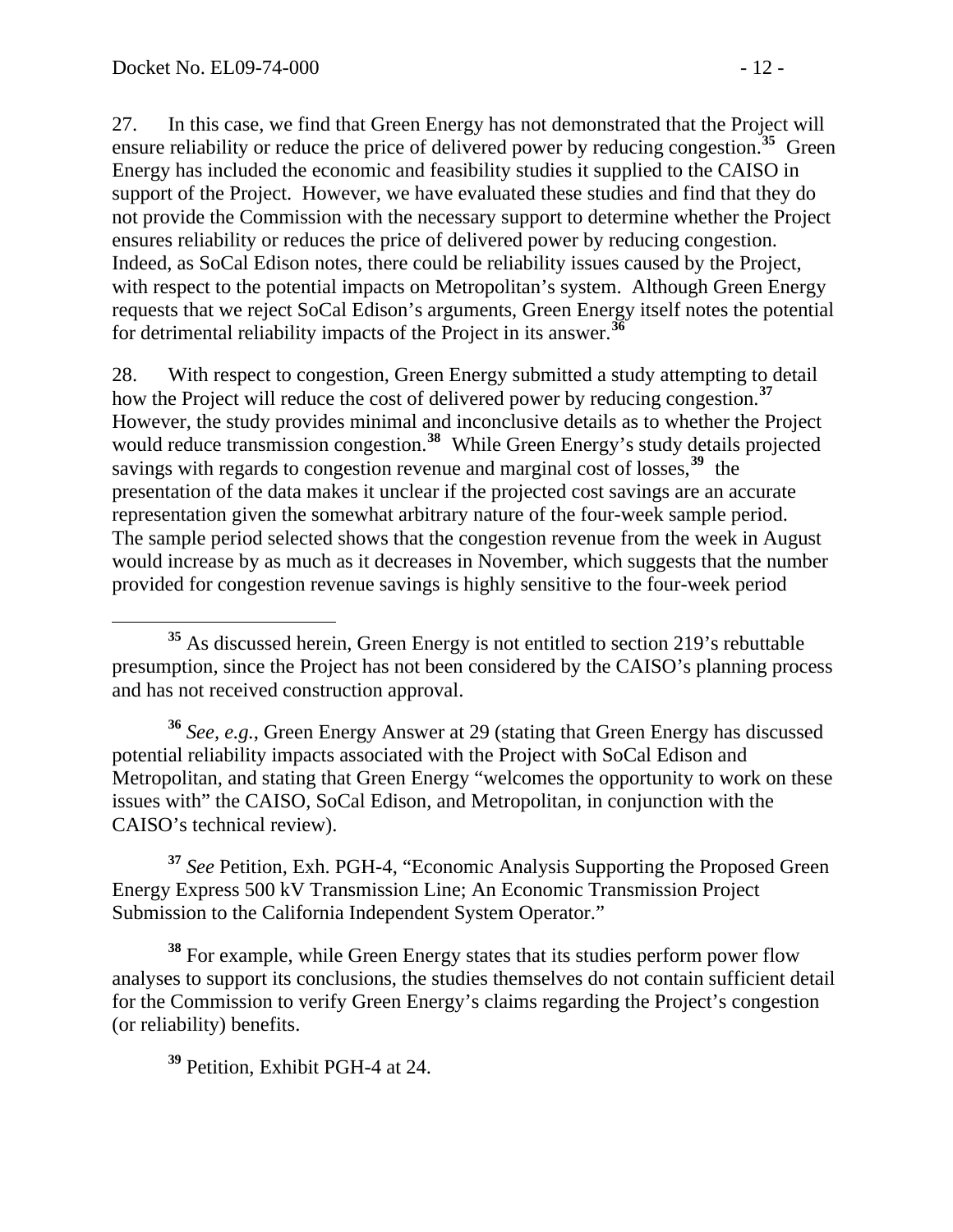selected. With such a narrow time period, it is not feasible for the Commission to evaluate whether the Project will reduce the cost of delivered power by reducing congestion. Green Energy provided no other support to demonstrate how and where congestion would be reduced in order to satisfy section 219.**<sup>40</sup>**

29. We have granted requests for rate incentives for projects that were not relying on section 219's rebuttable presumption in previous filings where those projects had not been reviewed in the relevant regional planning process. However, in those cases, the applicants clearly demonstrated reliability or congestion concerns that the proposed project would address and supported such assertions with comprehensive and clear data, as well as internal and, in several cases, external studies. For example, in *Green Power*  Express,<sup>[41](#page-12-0)</sup> we found the project met the section 219 requirement based on the studies the applicant submitted that showed the impact of the proposed transmission project on the existing network, including an engineering affidavit, and that demonstrated the project's ability to relieve congestion on DOE-identified congested paths. In addition, the applicant in that proceeding submitted an outside study by the Brattle Group that confirmed the applicant's own results. In *Pioneer Transmission, LLC*,<sup>[42](#page-12-1)</sup> we found that the applicant had provided sufficient information to demonstrate the project's reliability and congestion benefits, such as comprehensive power flow analyses that the Commission could use to verify the applicant's contention that its project ensured reliability or reduced the cost of delivered power by reducing congestion. Finally, in *Tallgrass Transmission, LLC*, **[43](#page-12-2)** we similarly concluded that the applicant had satisfied the section 219 requirement based on both the data presented in the filing and as a result of the project's similarity to other transmission projects studied by the Southwest Power Pool, the relevant regional transmission organization. By contrast, Green Energy has not provided the Commission with the necessary support to determine whether the Project

**<sup>40</sup>** We agree with Green Energy that section 219 and Order No. 679 do not require a cost-benefit analysis. Order No. 679, FERC Stats. & Regs. ¶ 31,222, at P 59 and Order No. 679-A, FERC Stats. & Regs. ¶ 31,236, at P 35-40. We are not requiring such an analysis from Green Energy; however, to the extent that section 219's rebuttable presumption does not apply, an applicant for rate incentives must demonstrate that a project reduces the cost of delivered power by reducing congestion or ensures reliability.

<span id="page-12-0"></span>**<sup>41</sup>** 127 FERC ¶ 61,031 at P 41.

<span id="page-12-1"></span>**<sup>42</sup>** 126 FERC ¶ 61,231, at P 37 (2009), *reh'g pending* (*Pioneer*).

<span id="page-12-2"></span>**<sup>43</sup>** 125 FERC ¶ 61,248, at P 42 (2008), *reh'g pending* (*Tallgrass*).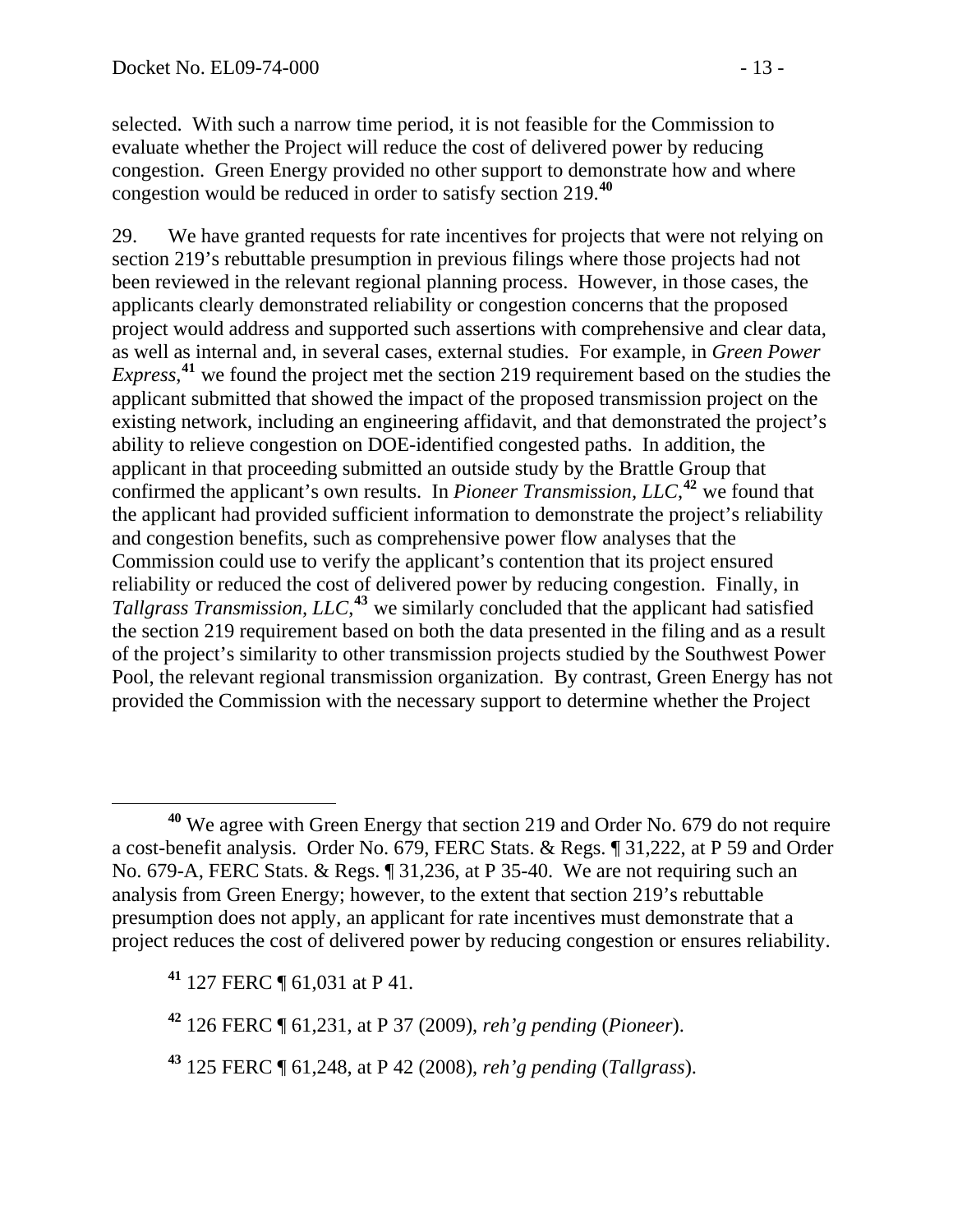ensures reliability or reduces the price of delivered power by reducing congestion. Accordingly we cannot find that the Project satisfies the section 219 requirement.**<sup>44</sup>**

30. Green Energy is also not yet entitled to a rebuttable presumption that the Project satisfies the requirements of section 219, since it has not been approved in the CAISO's planning process or received construction approval from the relevant state authorities. However, because the CAISO's planning process may adequately consider the reliability and congestion-relieving impacts of the Project, the Commission will conditionally approve the incentives requested by Green Energy. We direct Green Energy to submit a filing within 30 days of the approval or disapproval of the Project in the CAISO's planning process. If the Project is approved in the CAISO's planning process, Green Energy must provide in its filing evidence not only that the Project was approved in the CAISO's planning process, but also that the planning process included a finding that the Project will ensure reliability or reduce the cost of delivered power by mitigating congestion, consistent with Order No. 679-A.**[45](#page-13-0)**

## **3. Nexus Test**

### **a. Green Energy's Proposal**

31. Green Energy argues that the Project faces a number of unique obstacles. Green Energy states that it is a stand-alone start-up company with no ratepayer revenues upon which to draw to cover development or initial construction costs, and contrasts the Project's status with those projects being developed by traditional investor owned utilities or their affiliates. Green Energy states that the Commission has recognized that certain projects cannot go forward unless independent developers are given some upfront assurances of minimal levels of recovery. Moreover, Green Energy argues that given the unique financial, regulatory, and other risks associated with the Project, the incentives and assurances must meet the minimum expectations of investors and lenders. Green Energy states that it has already expended significant amount of money on initial feasibility, economic, and routing studies, which were often requested or required by the CAISO. Green Energy explains that it has no means to recover these costs or otherwise source any revenues for continued development of the Project through a tariff structure. Thus, states Green Energy, it can only move forward with further development of the Project if it can obtain additional capital investment and construction financing.

**<sup>44</sup>** Our decision here does not preclude Green Energy from submitting additional support in a new proceeding to satisfy these section 219 requirements.

<span id="page-13-0"></span>**<sup>45</sup>** *See* Order No. 679-A, FERC Stats. & Regs. ¶ 31,236 at P 49. *See also Central Me. Power Co.*, 125 FERC ¶ 61,182, at P 57 (2008) (directing further filing) (*Central Maine*).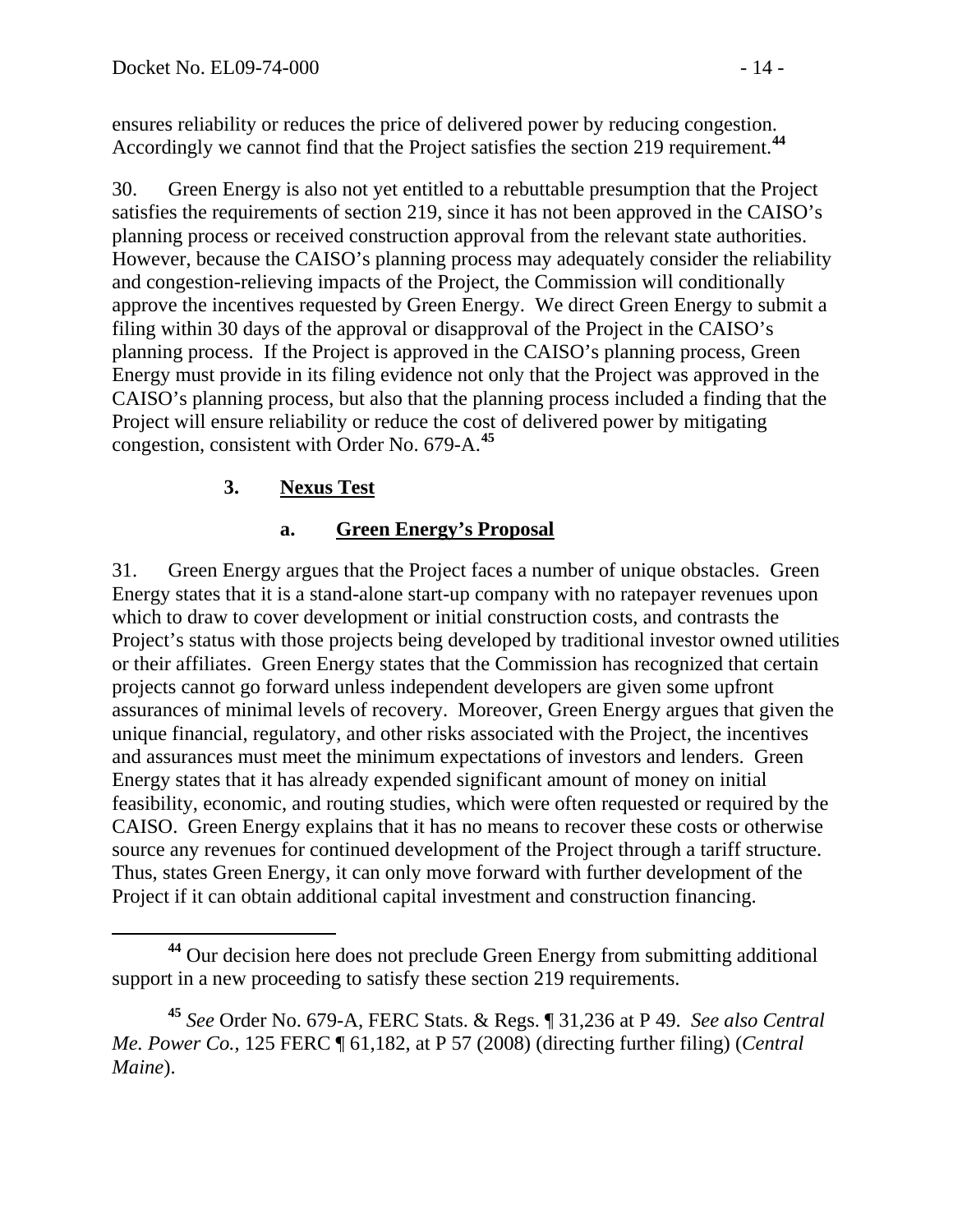32. Green Energy also explains that it has been funding all development costs of the Project to date, without outside financing or other source of capital investment or revenues, and asserts that it will require significant capital investment from other equity investors to be able to continue to develop the Project. Green Energy states that it has had discussions with prospective investors in the Project and is currently in late-stage negotiations with a potential investor for the direct or indirect acquisition of Green Energy's membership interests. However, according to Green Energy, the equity investor's final investment in Green Energy will depend on Green Energy's ability to obtain upfront cost recovery assurances and rate incentives.

## **b. Commission Determination**

33. In addition to satisfying section 219's requirement that a project ensure reliability or reduce the cost of delivered power by reducing congestion, an applicant must demonstrate that there is a nexus between the incentive sought and the investment being made. In Order No. 679-A, the Commission clarified that the nexus test is met when an applicant demonstrates that the total package of incentives requested is "tailored to address the demonstrable risks or challenges faced by the applicant."**[46](#page-14-0)**

34. As part of the evaluation of whether the incentives requested are tailored to address the demonstrable risks or challenges faced by the applicant, the Commission has found the question of whether a project is "routine" to be particularly probative. In *BG&E*, the Commission provided guidance on the factors that it will consider when determining whether a project is routine. **[47](#page-14-1)** The Commission stated that it will consider all relevant factors presented by the applicant, including evidence on: (1) the scope of the project (e.g., dollar investment, increase in transfer capability, involvement of multiple entities or jurisdictions, size, effect on region); (2) the effect of the project (e.g., improving reliability or reducing congestion costs); and (3) the challenges or risks faced by the project (e.g., siting, long lead times, regulatory and political risks, specific financing challenges, other impediments). The Commission also explained that when an applicant has adequately demonstrated that the project for which it requests an incentive is not routine, that applicant has shown, for purposes of the nexus test, that the project faces risks and challenges that merit an incentive.**[48](#page-14-2)**

<span id="page-14-2"></span><span id="page-14-1"></span><span id="page-14-0"></span>**<sup>47</sup>** *Baltimore Gas & Elec. Co.*, 120 FERC ¶ 61,084, at P 52-55 (2007), *order denying reh'g*, 123 FERC ¶ 61,262 (2008) (*BG&E*).

**<sup>48</sup>** *Id*. P 54.

**<sup>46</sup>** Order No. 679-A, FERC Stats. & Regs. ¶ 31,236 at P 40.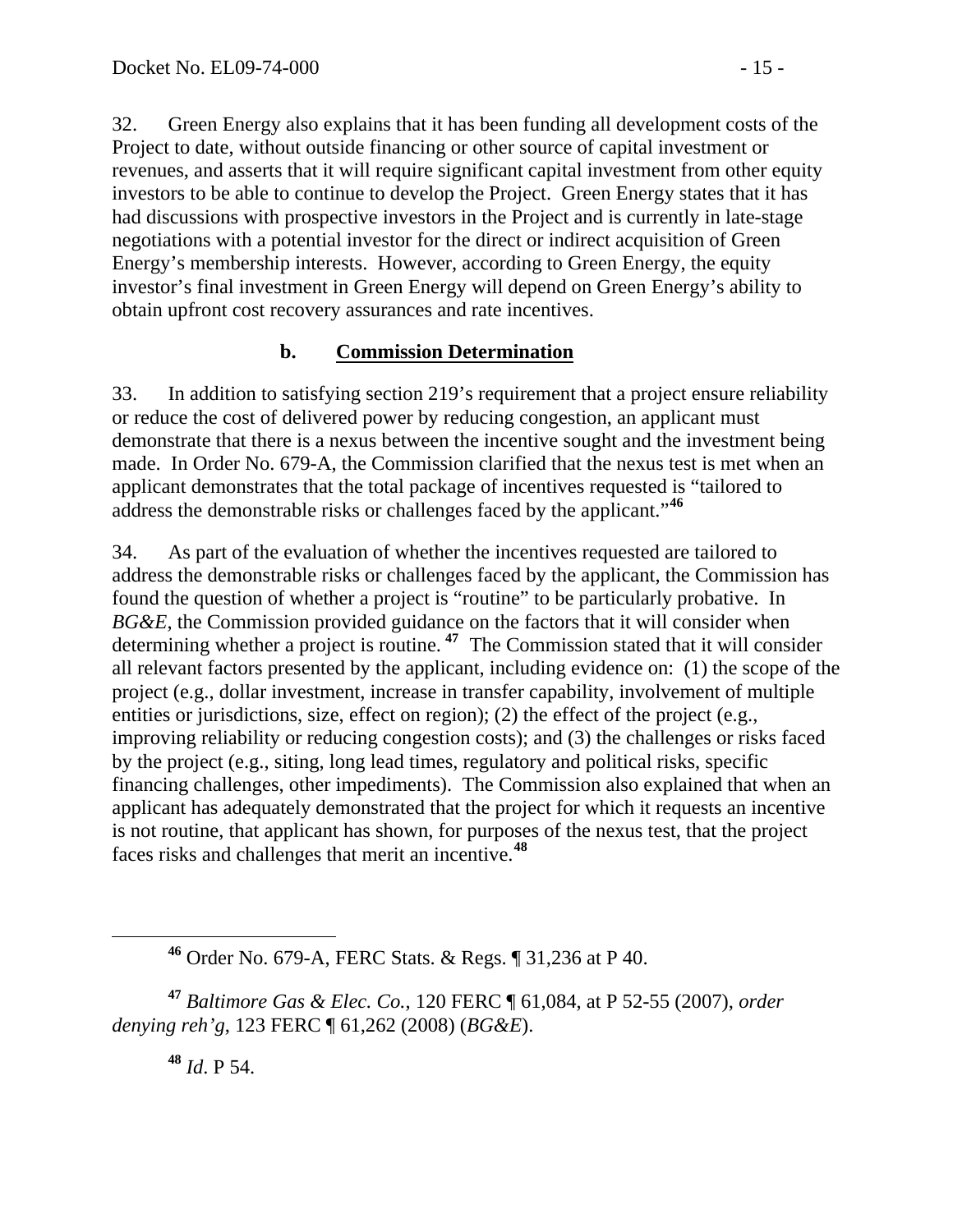35. Green Energy has presented evidence on the Project's scope, effect, and risks and challenges. Based on this evidence, we conclude that Green Energy has adequately demonstrated that the Project is not routine. It represents a significant investment of approximately \$400 million in a transmission project by an independently owned transmission company to deliver up to 2,000 MW of otherwise location-constrained renewable resources in eastern Riverside County, California over 70 miles to load centers in southern California. Access to these renewable resources will assist load serving entities in meeting California's RPS goals. The Commission has found that, in addition to other considerations, construction of transmission facilities designed to provide access to these types of remote resources is not routine.**[49](#page-15-0)** In addition, the Project must receive siting approval from several agencies, including the CPUC and the BLM. Finally, Green Energy has demonstrated that the Project has a long lead-time, since it is not expected to be in-service until sometime in 2013. For these reasons, we find that the Project is not routine.

36. Nonetheless, we must still examine the specific incentives requested by Green Energy and whether the total package of incentives is tailored to address the risks and challenges faced by the Project. This examination is made immediately below.

# **4. Specific Incentives and the Total Package of Incentives**

37. Green Energy seeks the following specific rate incentives: (1) deferred recovery of pre-commercial expenses; (2) inclusion of 100 percent of CWIP in rate base; (3) abandoned plant recovery; (4) an ROE adder of 50 basis points for participation in a qualifying Transmission Organization; (5) an ROE adder of 100 basis points in recognition of Green Energy's status as a transco; (6) an ROE adder of 50 basis points to otherwise compensate for the unique risks and challenges facing the Project and Green Energy's investors; and (7) a hypothetical capital structure of 50 percent equity and 50 percent debt until the Project is placed in service.

38. We conditionally grant Green Energy's request for these incentives, conditioned on Green Energy submitting a filing that meets the criteria discussed above as to the CAISO's planning process. We also conclude that Green Energy has demonstrated that the total package of incentives, as conditioned, is tailored to the risks and challenges faced by the Project.

<span id="page-15-0"></span>**<sup>49</sup>** *PacifiCorp*, 125 FERC ¶ 61,076, at P 45 (2008).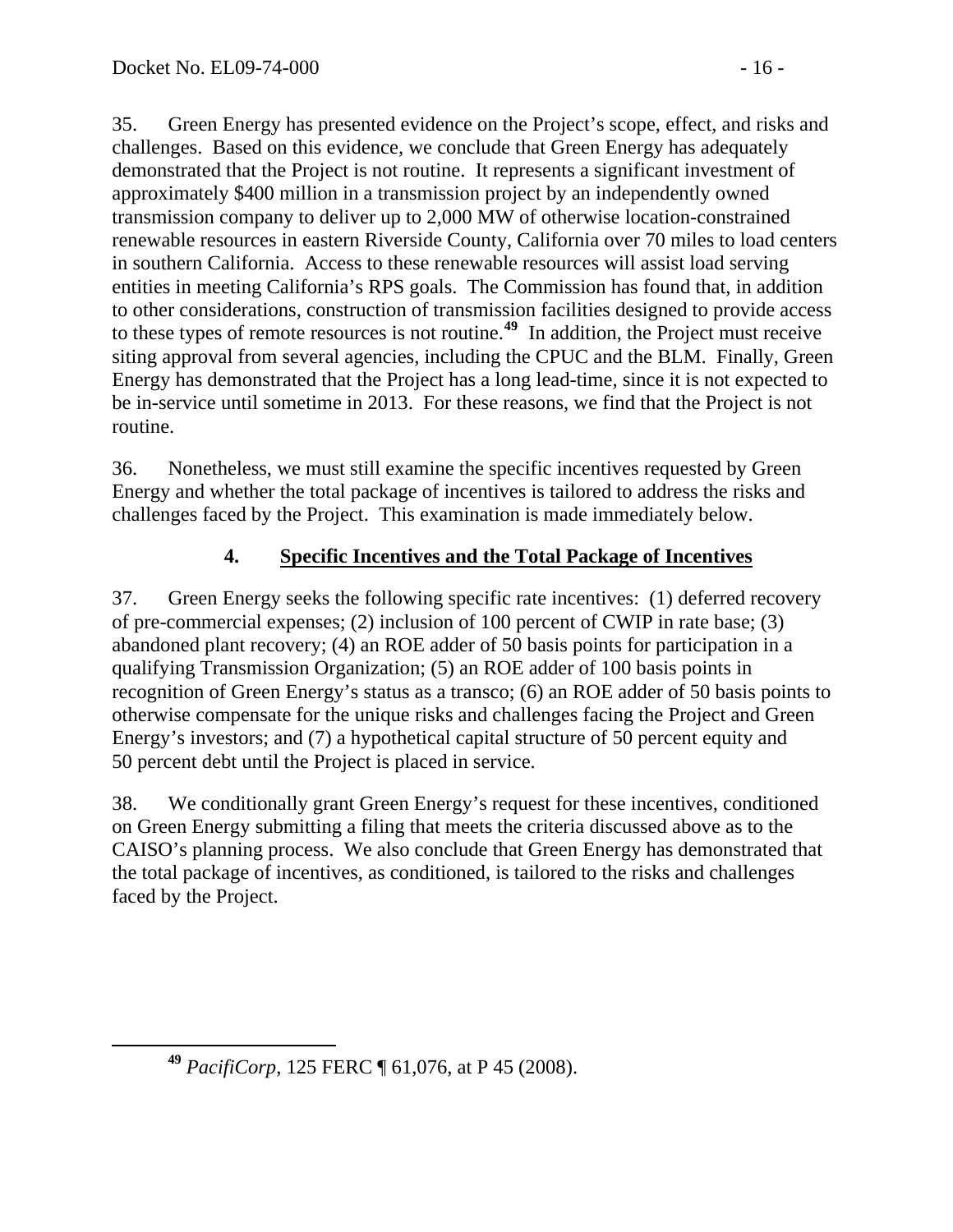#### **a. Deferred Recovery of Pre-Commercial Expenses**

#### **i. Green Energy's Proposal**

39. Green Energy states that Order No. 679 permits transmission project applicants to seek deferred cost recovery through the creation of a regulatory asset, noting that the Commission has found that this incentive provides projects with upfront regulatory certainty and facilitates financing on favorable terms. According to Green Energy, the Commission has recognized the necessity of this cost recovery mechanism given the lengthy development and construction lead times for transmission projects. Green Energy asserts that it is facing this same type of lengthy and costly development and construction process in connection with the Project. Green Energy states that it intends to file and pursue applications to permit the Project with appropriate federal, state, and local authorities within a few months after receiving final CAISO approval. However, it does not expect a final decision on its state application until some time in 2011 and will not be able to complete construction until the middle of 2013. Thus, Green Energy believes that a regulatory asset is needed to compensate for the cost and risk associated with the lengthy permitting and construction period. In addition, Green Energy argues that the incentive is appropriate because the Project's pre-commercial, start-up, and development costs that would otherwise be chargeable to expense in the period incurred, are not recoverable in current rates, and are of the type for which future recovery is probable.

40. Specifically, Green Energy seeks deferred cost recovery through a regulatory asset that will include all prudently incurred start-up and development costs incurred to date, as well as all pre-commercial costs going forward to the extent that any such expenses are not included in rate base as CWIP. Green Energy plans to amortize these costs over a five-year term. According to Green Energy, the regulatory asset will include costs associated with initial studies prepared for or required by the CAISO, efforts to establish the rate incentives sought in the Petition, obtaining necessary approvals from the CAISO and relevant governmental authorities, and education and outreach to interested parties on the Project's merits. Green Energy states that these costs may include (but are not limited to) attorney and consultant fees, entity formation costs, administrative expenditures, taxes (other than income taxes), travel costs, other expenses related to corporate structure, and costs related to technical studies (including those required by regulatory entities and regional planning processes). Finally, Green Energy states that the Commission has approved deferred recovery of similar costs, with the caveat that the prudence of these costs must be demonstrated when the applicant seeks to implement recovery through a FPA section 205**[50](#page-16-0)** filing.

<span id="page-16-0"></span>**<sup>50</sup>** 16 U.S.C. § 825d (2006).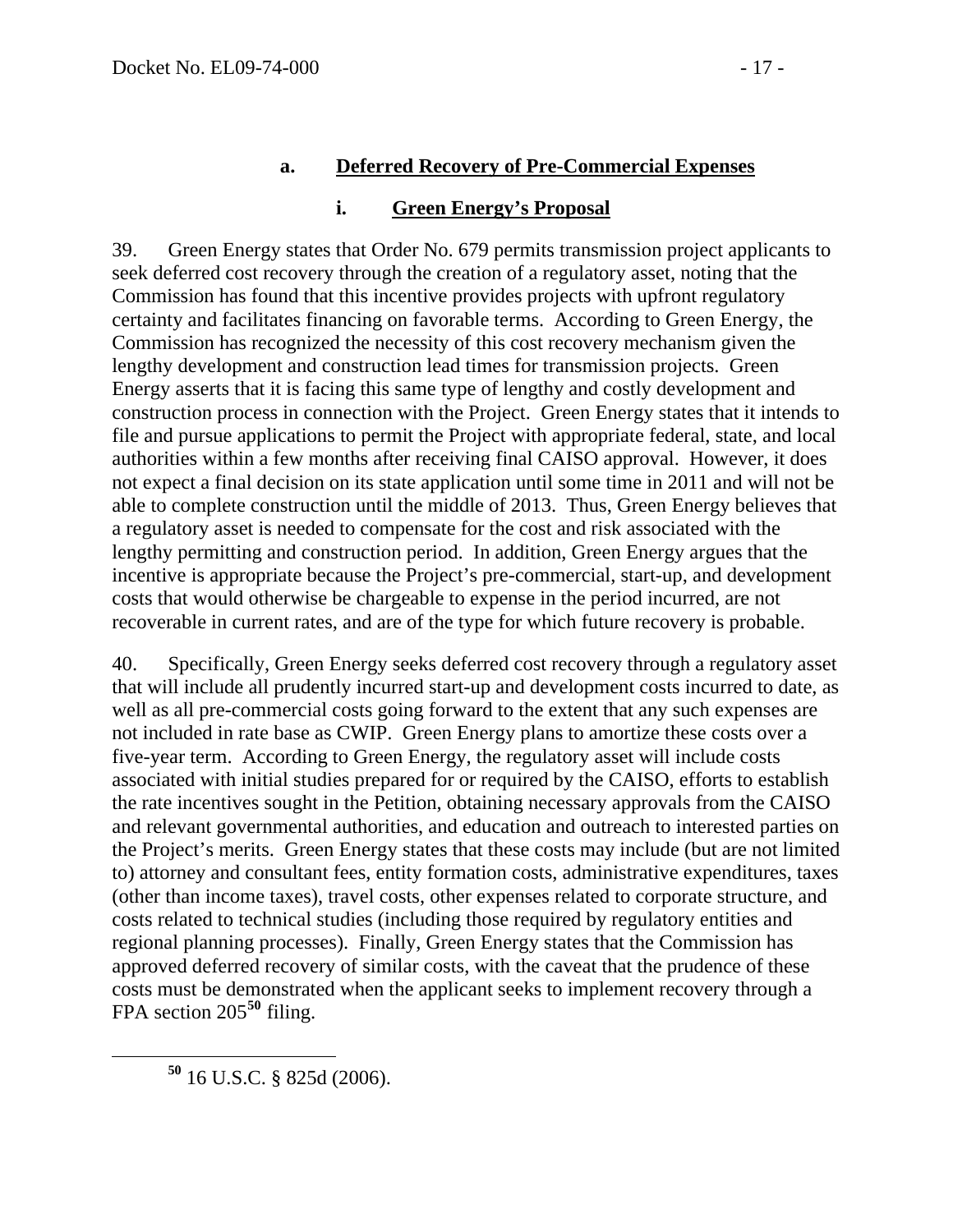#### **ii. Commission Determination**

41. We grant Green Energy's request for authorization to establish the regulatory asset, conditioned and effective upon the Project being approved in the CAISO's planning process, as discussed above. Granting this incentive will allow Green Energy to defer recovery of pre-construction costs, as well as start-up and development costs, and recover them later. We find the incentive is tailored to Green Energy's risks and challenges because this incentive will provide it with added up-front regulatory certainty and can reduce interest expense, improve coverage ratios, and facilitate the financing of the Project on reasonable terms. We agree with Green Energy that establishing this regulatory asset to recover pre-commercial costs will help compensate it for the risks associated with the long-lead time necessary for constructing the Project, including its efforts to pursue federal, state, and local regulatory permitting and siting approvals. More generally, granting this incentive encourages development of more transmission infrastructure, thereby fulfilling the goals of section 219.**[51](#page-17-0)** At the same time, we recognize that Green Energy should not begin recovering these costs until such time that it demonstrates that the Project will ensure reliability or reduce the price of delivered power by reducing congestion.

42. We will not determine the justness and reasonableness of Green Energy's recovery of pre-commercial expenses, if any, until Green Energy seeks such recovery in a section 205 filing. We have previously held that entities receiving this incentive must demonstrate that the costs were prudently incurred and just and reasonable in a subsequent section 205 filing.**[52](#page-17-1)**

## **b. CWIP**

## **i. Green Energy's Proposal**

43. Green Energy explains that the Commission has authorized the inclusion of 100 percent of prudently-incurred, transmission-related CWIP in rate base, and has recognized that this incentive can spur transmission investment, provide upfront regulatory certainty to lenders and investors, stabilize rates, improve cash flows, and ease pressure on applicants' finances caused by transmission development projects. Green Energy argues that the return on CWIP would allow it to begin generating cash to service debt and reduce the required amount of external capital.

<span id="page-17-1"></span>**<sup>52</sup>** *See, e.g.*, *id.*

<span id="page-17-0"></span>**<sup>51</sup>** *See, e.g.*, *Green Power Express*, 127 FERC ¶ 61,031 at P 61.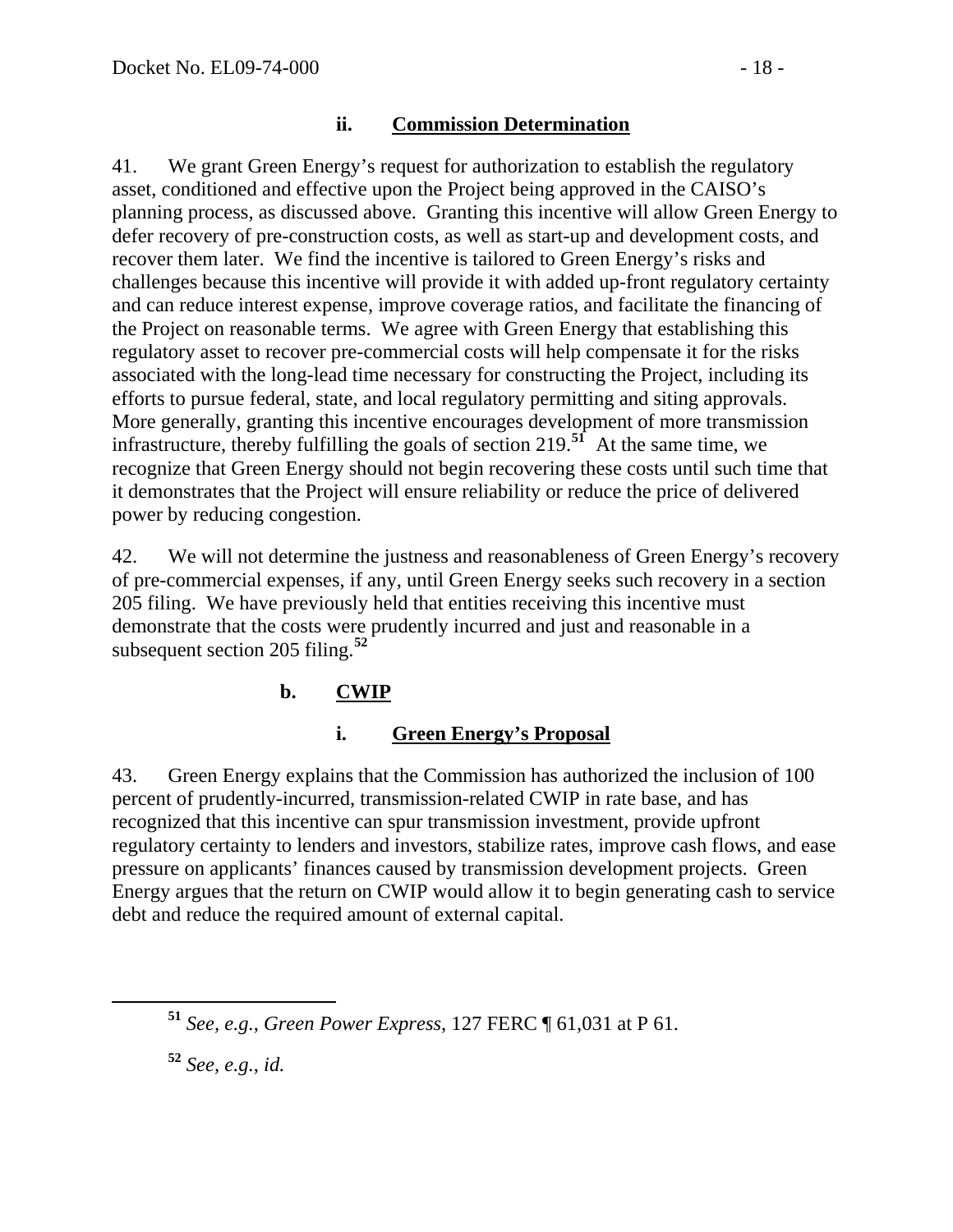#### **ii. Commission Determination**

44. In Order No. 679, the Commission established a policy that allows utilities to include, where appropriate, 100 percent of prudently-incurred transmission-related CWIP in rate base.**[53](#page-18-0)** The Commission stated that this rate treatment will further the goals of section 219 by providing up-front regulatory certainty, rate stability, and improved cash flow, reducing the pressures on an applicant's finances caused by investing in transmission projects.**[54](#page-18-1)** We find that Green Energy has shown a nexus between the proposed CWIP incentive and its investment in the Project. The Project will cost approximately \$400 million and is not expected to go into service until mid-2013. The cost and timing for completing the Project will put pressure on Green Energy's finances. Granting the CWIP incentive will help ease this pressure by providing upfront certainty, improved cash flow, and reduced interest expense. We believe it will also assist Green Energy with financing. We further find that allowing Green Energy to recover 100 percent of CWIP in its rate base will result in better rate stability for customers. As we have previously explained, without CWIP in rate base, a new project has no direct effect on consumer prices until it begins being used to provide service.<sup>[55](#page-18-2)</sup> If the Commission does not allow Green Energy to recover CWIP in rate base, all of the Project's borrowing costs will be accrued over several years, and then capitalized after the Project goes into service, along with a return of the investment cost through depreciation expense. Such a process will increase consumers' bills more significantly than if the Commission were to allow CWIP to be included in rate base.**[56](#page-18-3)** Accordingly, we find that the Project is eligible to recover 100 percent of CWIP in rate base contingent on the Project's approval in the CAISO's planning process, as discussed above.

#### **c. Abandoned Cost Recovery**

#### **i. Green Energy's Proposal**

45. Green Energy also seeks a rate incentive that would allow it to recover prudentlyincurred costs if the Project is abandoned due to forces outside of its control. Green Energy asserts that the Commission has recognized that the risks are particularly

**<sup>53</sup>** Order No. 679, FERC Stats. & Regs. ¶ 31,222 at P 29, 117.

**<sup>54</sup>** *Id.* P 115.

<span id="page-18-3"></span><span id="page-18-2"></span><span id="page-18-1"></span><span id="page-18-0"></span>**<sup>55</sup>** *See*, *e.g.*, *Green Power Express*, 127 FERC ¶ 61,031 at P 67; *ITC Great Plains, LLC*, 126 FERC ¶ 61,223, at P 82 (2009) (*ITC*); *American Elec. Power Serv. Corp.*, 116 FERC ¶ 61,059, at P 59 (2006), *order on reh'g*, 118 FERC ¶ 61,041, at P 27 (2007).

**<sup>56</sup>** *See, e.g.*, *Green Power Express*, 127 FERC ¶ 61,031 at P 67.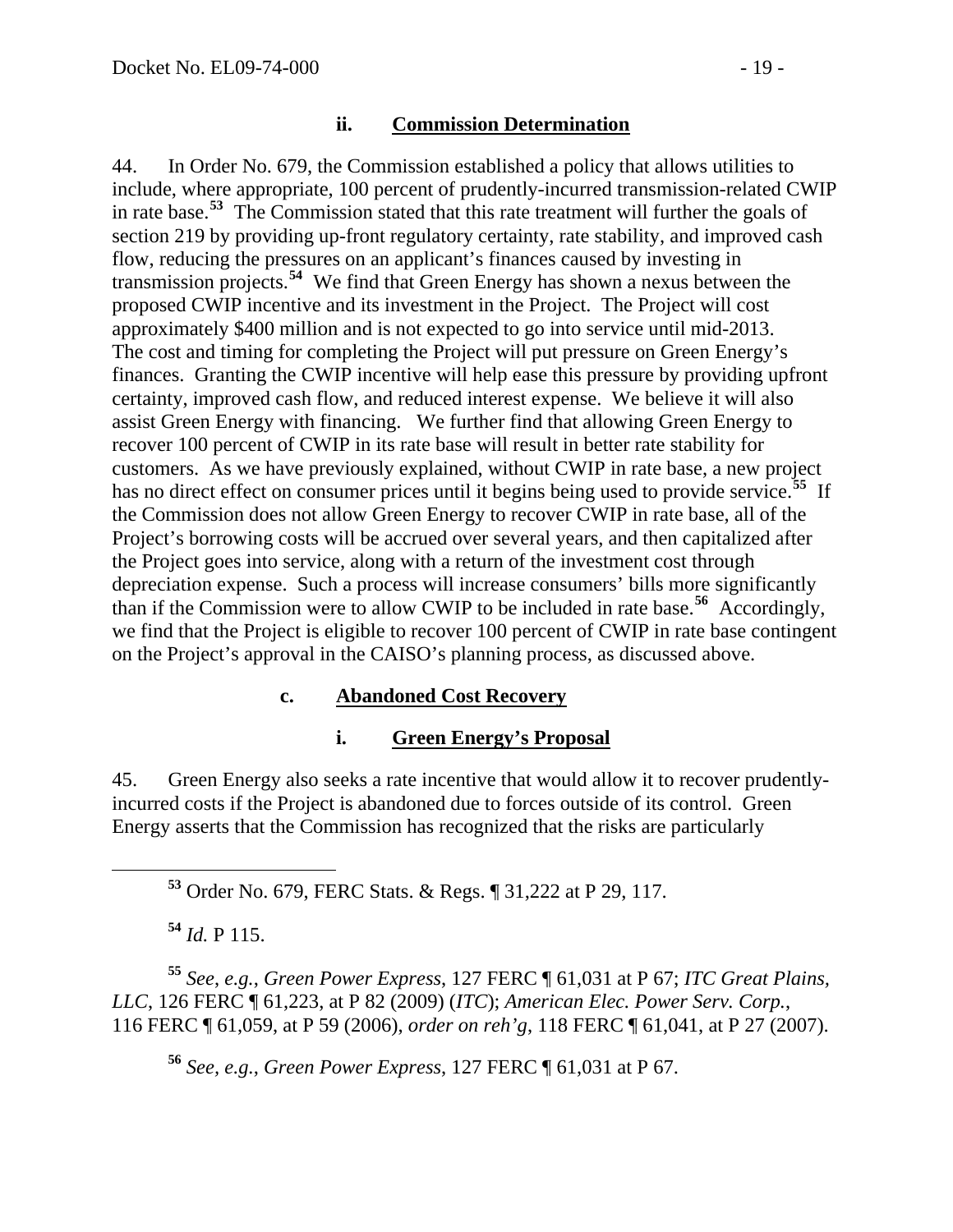compelling for projects designed to deliver energy produced by renewable resources, citing the uncertainty of final development of the interconnecting generation projects. Thus, in this case, Green Energy argues that the abandoned plant incentive is particularly appropriate because the Project will interconnect otherwise location-constrained renewable generation resources that currently are in early planning and development stages. Green Energy also notes that the Project faces potential changes in federal tax policy for renewable generation, energy markets, and capital markets.

## **ii. CAISO Comments**

46. The CAISO contends that Green Energy should not be allowed abandoned plant cost recovery if the Project is abandoned because the CAISO determines that the Project is not needed. The CAISO argues that it is important that the Commission clarify this aspect of the abandoned plant incentive since it does not consider competing proposals when considering whether to grant incentives, and could approve incentives for multiple projects intended to address the same regional needs. The CAISO states that the Commission should either condition the granting of abandonment authority on a finding by the Commission that a project is needed in the CAISO's planning process or find that the inclusion of a project in the CAISO's transmission plan is not a factor beyond the applicant's control.

47. Further, the CAISO argues that if such a clarification is not made, the Commission would encourage speculative transmission projects not associated with renewable generation currently in the generation queue, and which do not meet an identifiable need. The CAISO states that this would increase costs to ratepayers and unduly clog the CAISO's planning process. The CAISO also notes that the recovery of abandonment costs by a proposed project would conflict with the CAISO's Transmission Control Agreement. The CAISO states that if a transmission project is approved by the CAISO's planning process, the developer can become a Participating Transmission Owner and file a transmission owner tariff to recover revenue requirements through the Transmission Access Charge. The CAISO states that there is no mechanism for recovering costs for an entity that does not qualify as a Participating Transmission Owner. The CAISO states that if the Project is not approved in the CAISO's planning process, it has no ability to become a Participating Transmission Owner and would have no ability to recover costs under the CAISO tariff.

#### **iii. Green Energy's Answer**

48. Green Energy opposes the CAISO's request that the abandoned cost recovery incentive not apply if the reason for abandonment was that the CAISO determined the Project was not needed. According to Green Energy, the Commission has been clear that approval of a proposed transmission project is not a prerequisite for seeking and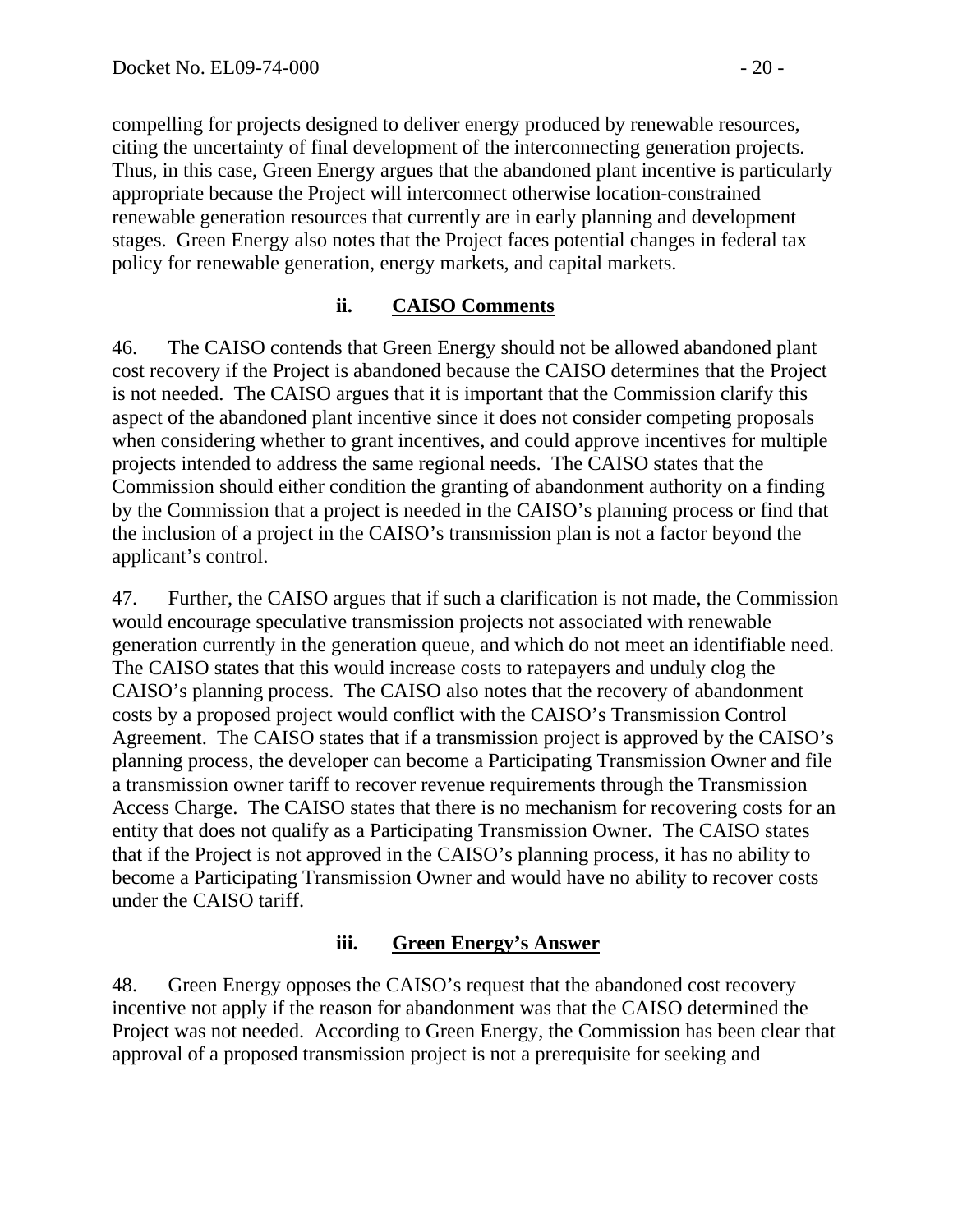obtaining the abandoned cost recovery incentive,**<sup>57</sup>** and that the CAISO has not cited to any precedent holding otherwise.**<sup>58</sup>**

49. In addition, Green Energy points to its own experience in the CAISO's planning process as evidence of the risk and uncertainty inherent in that process. Green Energy explains that pursuant to section 24.1.1 of the CAISO's tariff, project sponsors have the right to submit a proposed transmission project as an economic addition or upgrade through a "Request Window" and timely submitted the economic analysis requested by the CAISO. According to Green Energy, the CAISO unilaterally decided to convert the Project, as well as others, from "economic" projects under section 24.1.1 to requests for "Economic Planning Studies," which Green Energy states is a substantively different category of request under the CAISO's planning process. Although Green Energy states that these actions may not be consistent with the CAISO's tariff, it also explains that its main point is that there is significant development risk and associated costs imposed on project sponsors as a result of the CAISO's implementation of its planning process.

50. Green Energy also disagrees that granting the abandoned cost recovery incentive will conflict with the CAISO's tariff or the Transmission Control Agreement. While the provisions cited by the CAISO require the CAISO to have control over a Participating Transmission Owner's eligible facilities, Green Energy asserts that they have no bearing on a project sponsor's ability to recover prudently-incurred development costs in a section 205 filing. Green Energy points out that the Commission has rejected similar arguments in the past.

51. Finally, Green Energy objects to the CAISO's contention that its planning process would be clogged up by speculative projects if the abandoned cost recovery incentive was approved. Green Energy argues that this assertion is a collateral attack on section 219 and Order No. 679, and notes that the Commission has expressly rejected arguments

**<sup>57</sup>** Green Energy cites to *Green Power Express*, 127 FERC ¶ 61,031, and *Tallgrass*, 125 FERC ¶ 61,248, among other orders, where the Commission has granted this incentive for projects that had not yet been approved in the relevant planning process.

**<sup>58</sup>** Green Energy dismisses the CAISO's reliance on *Central Maine*, 125 FERC ¶ 61,182, in which the Commission conditioned the grant of incentives on the project being approved in the ISO New England planning process. Green Energy argues that *Central Maine* was different because the applicant there had argued that it presumptively qualified for benefits because it had been included in ISO New England's Regional System Plan.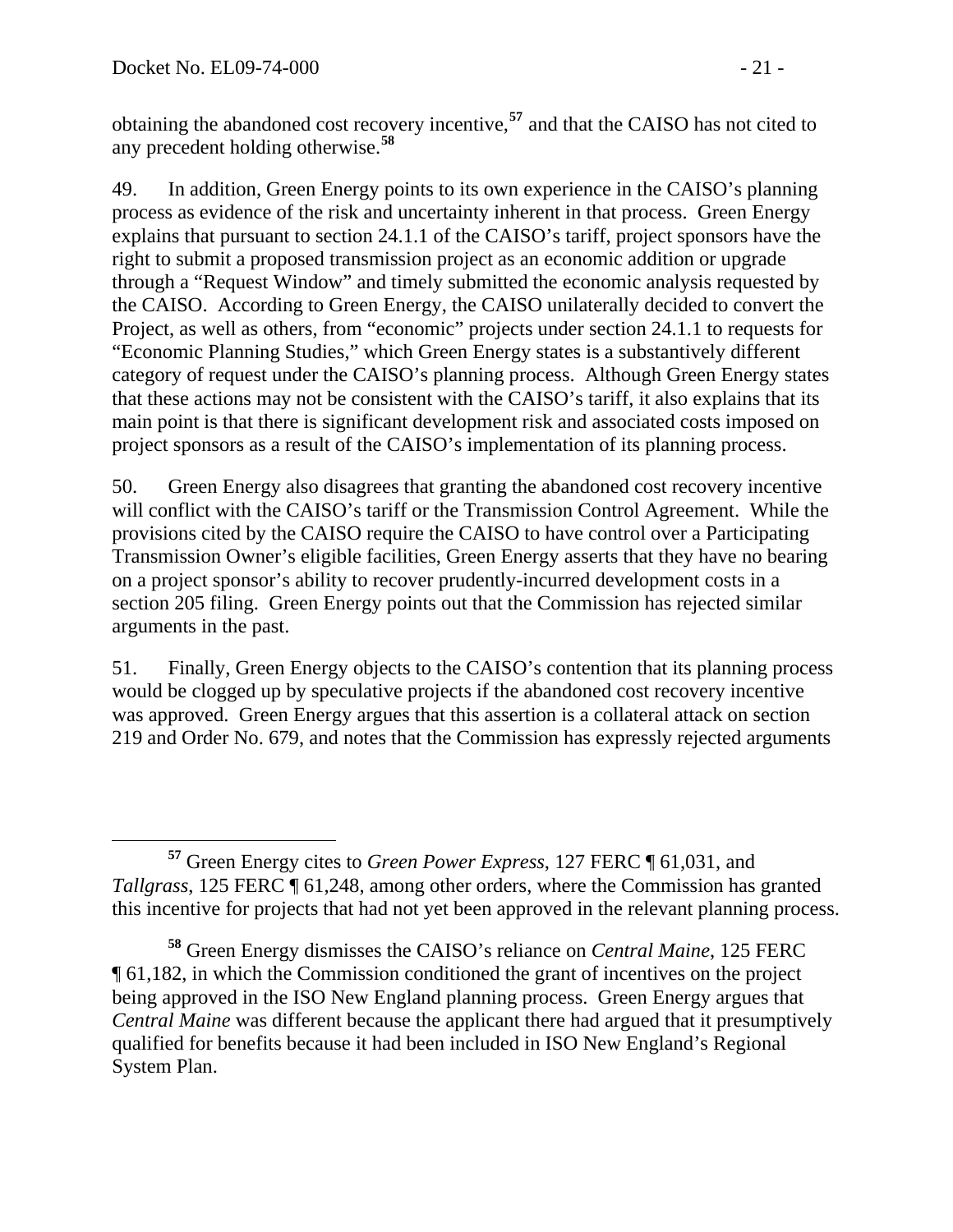that granting the abandoned cost recovery incentive would encourage future speculative projects not analyzed by a regional planning process.**<sup>59</sup>**

#### **iv. Commission Determination**

52. We grant the requested incentive, conditioned upon the Project being approved in the CAISO's planning process as discussed above. In Order No. 679, the Commission found that the abandoned cost recovery incentive is an effective means to encourage transmission development by reducing the risk of non-recovery of costs.**[60](#page-21-0)** We find that Green Energy has demonstrated a nexus between the recovery of prudently incurred costs associated with abandoned transmission projects and its planned investment. Thus, we will grant Green Energy's request for recovery of 100 percent of prudently-incurred costs associated with abandonment, provided that the abandonment is a result of factors beyond Green Energy's control, which must be demonstrated in any subsequent section 205 filings for recovery of abandoned plant.**[61](#page-21-1)**

53. We find that this incentive will be an effective means to encourage the Project's completion. Green Energy has demonstrated there could be factors outside of its control that could prevent the Project from being completed. The Petition explains that the Project is intended to deliver otherwise location-constrained renewable resources currently in the early planning and development stages.**[62](#page-21-2)** As Green Energy notes, it faces the risk of changes in tax policy, energy markets, and capital markets that may impact whether the planned renewable generation will be built. In addition, ba sed on information provided in the Petition, Green Energy faces risks in the permitting process, since it needs to secure various approvals from federal, state, and/or local municipal bodies. **[63](#page-21-3)** These factors introduce a significant element of risk; authorizing this abandoned cost recovery incentive will help ameliorate this risk by providing Green Energy with some degree of certainty as it moves forward.

**<sup>60</sup>** Order No. 679, FERC Stats. & Regs. ¶ 31,222 at P 163.

**<sup>61</sup>** *Id*. P 165-66.

**<sup>62</sup>** Petition, Transmittal Letter at 26.

<span id="page-21-3"></span><span id="page-21-2"></span><span id="page-21-1"></span>**<sup>63</sup>** *See, e.g.*, Petition, Exh. PGH-3, "Preliminary Routing Evaluation: Eagle Mountain to Devers 500kV Transmission Project," at 8 (providing an overview of Green Energy's permitting evaluation).

<span id="page-21-0"></span>**<sup>59</sup>** Green Energy cites to *Green Power Express*, 127 FERC ¶ 61,031, in support of this argument.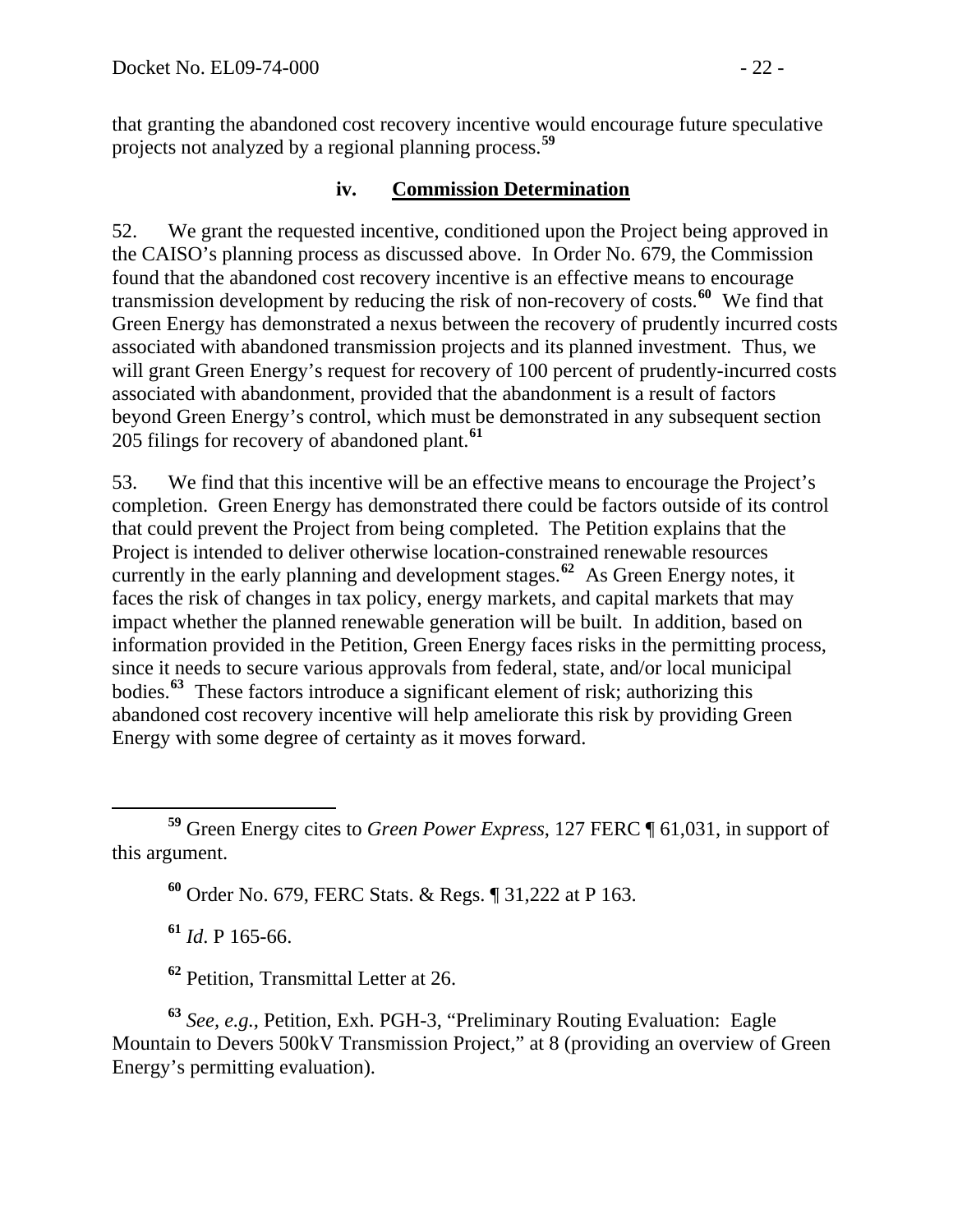54. We emphasize that conditioning this incentive, as well as the other incentives requested by Green Energy, on approval in the CAISO's planning process is limited to the circumstances presented in this docket. As we have stated in a number of incentive orders, we review requests for incentives on a case-by-case basis.**[64](#page-22-0)** While Green Energy correctly notes that we approved rate incentives for other projects that had not yet received approval in the relevant planning process, we find that those cases are distinguishable. As noted above, we found that the applicants in the *Green Power Express*, *Pioneer*, and *Tallgrass* proceedings satisfied section 219 through the applicants' own submissions, although their projects had not yet been approved in the relevant planning process. By contrast, we find that Green Energy has not satisfied the section 219 requirement that its Project ensures reliability or reduces the price of delivered power by reducing congestion through the information it provided in its Petition.**[65](#page-22-1)** For this reason, we condition the abandoned cost recovery incentive on the Project being approved in the CAISO's planning process. We find that this condition, which is applicable to all of the incentives we are granting herein, addresses the CAISO's concern with respect to the abandoned plant incentive in this case.

55. Finally, we will not determine the justness and reasonableness of Green Energy's abandoned plant recovery, if any, until Green Energy seeks such recovery in a section 205 filing. Order No. 679 specifically reserves the prudence determination for the later section 205 filing that every utility is required to make if it seeks abandoned plant recovery.**[66](#page-22-2)**

#### **d. ROE Adder for Participation in a Transmission Organization**

## **i. Green Energy's Proposal**

56. Green Energy explains that if the Project's development moves forward, it will become a Participating Transmission Owner under the CAISO's tariff and will turn over operational control of the Project to the CAISO. Green Energy states that it would

<span id="page-22-1"></span>**<sup>65</sup>** *See* P 29, *supra*.

<span id="page-22-0"></span>**<sup>64</sup>** *See, e.g.*, *Green Power Express*, 127 FERC ¶ 61,031 at P 75 (stating that the Commission "will consider transmission incentive requests on a case-by-case basis"); *ITC*, 126 FERC ¶ 61,223, at P 44 (2009) ("As for whether the projects deserve incentives because there are competing projects, we reiterate that it is the Commission's policy to review each request for incentives on its own merits and on a case-by-case basis.").

<span id="page-22-2"></span>**<sup>66</sup>** Order No. 679, FERC Stats. & Regs. ¶ 31,222 at P 165-66.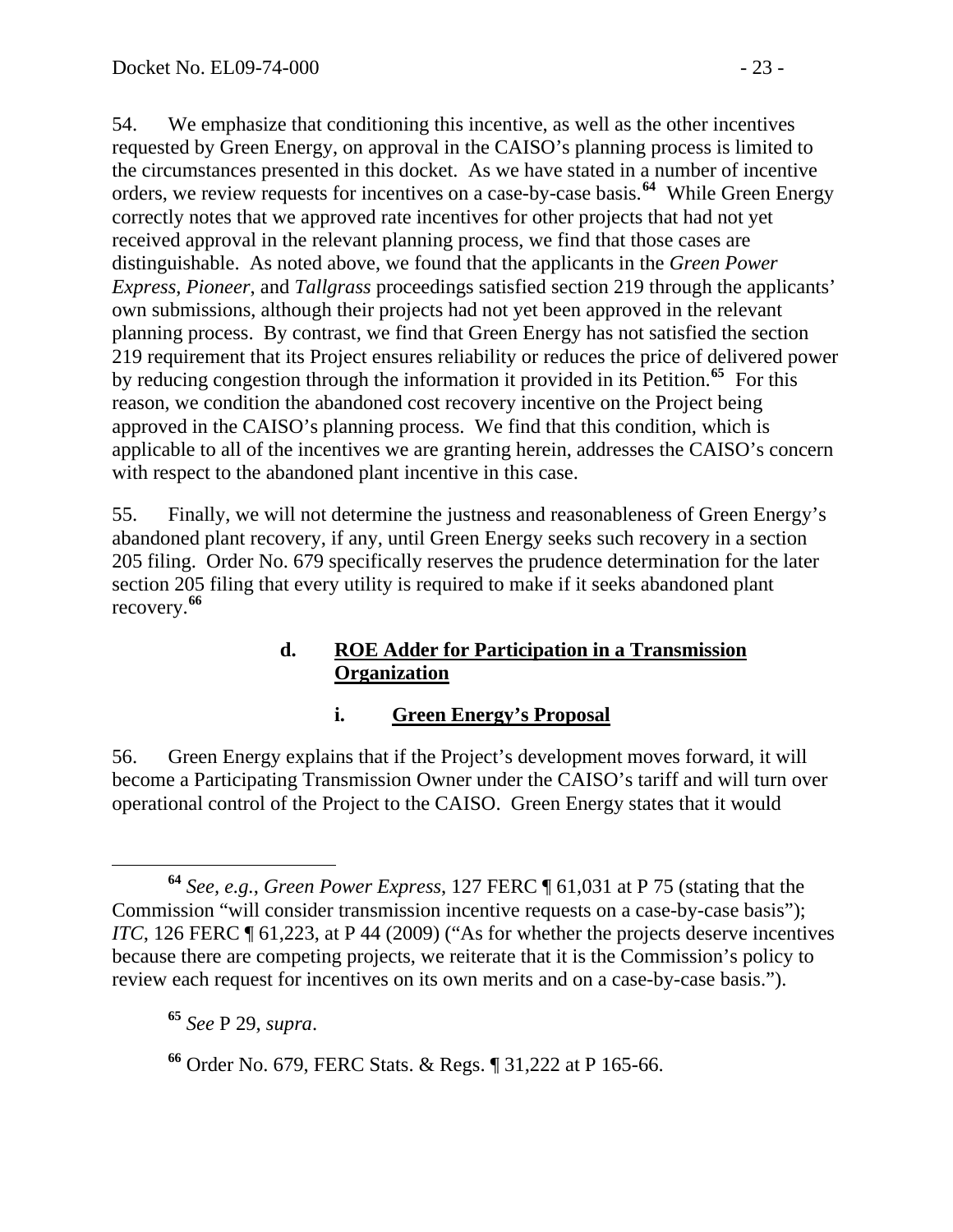therefore be eligible for a 50-basis point ROE adder for participating in a transmission organization, in accordance with FPA section 219 and Order No. 679.

### **ii. Commission Determination**

57. Green Energy has stated that it intends to turn over operational control of the Project to the CAISO, and that it will become a Participating Transmission Owner. In Order No. 679, we stated that we would authorize incentive-based rate treatment for public utilities that are or will continue to be members of Transmission Organizations.**[67](#page-23-0)** Therefore, provided that the Project receives approval in the CAISO's planning process, Green Energy takes all the necessary steps to turn over operational control of the Project to the CAISO and become a Participating Transmission Owner, and Green Energy's overall ROE is within the zone of reasonable returns, to be determined when it makes its future section 205 filing, we find that Green Energy is eligible for this incentive.

## **e. ROE Adder for Transco Formation**

## **i. Green Energy's Proposal**

58. Green Energy notes that Order No. 679 indicates that the Commission will provide incentive rate treatment for transco formation.<sup>[68](#page-23-1)</sup> Green Energy states that the Commission has frequently provided an incentive for transco formation in the form of a 100-basis point ROE adder. Green Energy explains that it is a stand-alone transmission company that will sell transmission service at wholesale, with no generation assets, no franchised service territory, and no retail customers. Green Energy also points out that its sole business is the development, financing, and construction of the Project (and possibly future related transmission projects). Because its business structure is consistent with the Commission's definition of a transco, Green Energy asserts that it is eligible for a 100 basis point ROE adder.

## **ii. Commission Determination**

59. Green Energy is correct that we have encouraged the formation of transcos, finding that their unique combination of a for-profit business model and a sole focus on developing transmission assets would help remedy the need for transmission investment.

<span id="page-23-0"></span> **<sup>67</sup>** Order No. 679-A, FERC Stats. & Regs. ¶ 31,236 at P 86. *See also Green Power Express*, 127 FERC ¶ 61,031 at P 85; *Tallgrass*, 125 FERC ¶ 61,248 at P 58.

<span id="page-23-1"></span>**<sup>68</sup>** In Order No. 679, the Commission defined a transco as a stand-alone transmission company that has been approved by the Commission and that sells transmission service at wholesale and/or on an unbundled retail basis. *See* Order No. 679, FERC Stats. & Regs. ¶ 31,222 at P 201.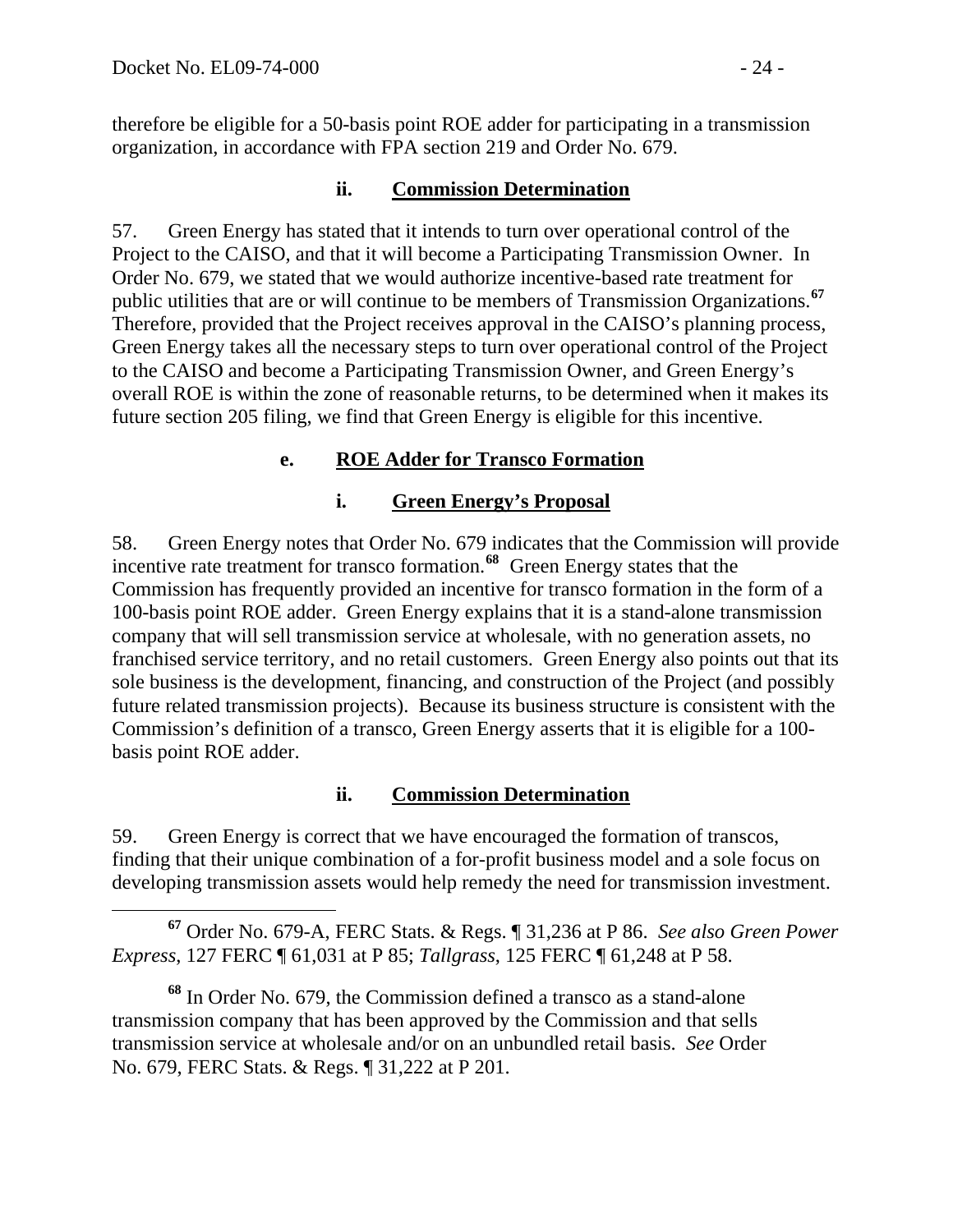In this case, we find that Green Energy is a transco.**<sup>69</sup>** Green Energy is a stand-alone entity, the sole purpose of which is to develop the Project. Accordingly, we will grant it the 100-basis point ROE incentive adder that we have provided for transco formation in other rate incentive proceedings,**<sup>70</sup>** conditioned on the Project being approved in the CAISO's planning process, as discussed above, and subject to Green Energy's overall ROE being within the zone of reasonable returns, to be determined when it makes its future section 205 filing.

#### **f. ROE Adder for Overall Risks and Inclusion of Fast-Acting Phase Shifter**

### **i. Green Energy's Proposal**

60. Green Energy seeks an additional 50-basis point adder to its ROE to reflect the overall siting, permitting, regulatory, technical, and financing risks associated with the Project, including the incorporation of a new fast-acting phase shifter, which Green Energy contends significantly adds to the expense of the overall Project but which has been explicitly requested by CAISO operators. Although Green Energy argues that it could be eligible for the requested adder just by incorporating this advanced technology, it states that it is only seeking an overall adder of 50 basis points to compensate for the bundle of risks associated with the Project.

## **ii. Commission Determination**

61. In Order No. 679-A, the Commission found that the most compelling case for incentive ROEs are "new projects that present special risks or challenges, and not routine investments made in the ordinary course." **[71](#page-24-0)** We find that Green Energy's demonstration as to the overall bundle of risks and challenges associated with the Project satisfies this standard.

62. Green Energy is developing a transmission line to interconnect 2,000 MW of otherwise potentially stranded renewable energy resources in southern California. The Project will also require an estimated investment of \$400 million. As noted above, the Commission has recognized that the construction of transmission facilities designed to provide access to remote renewable resources is not routine.**[72](#page-24-1)** These circumstances

**<sup>69</sup>** *See id.*

<span id="page-24-1"></span><span id="page-24-0"></span>**<sup>70</sup>** *See, e.g.*, *Green Power Express*, 127 FERC ¶ 61,031 at P 86; *ITC*, 126 FERC ¶ 61,223 at P 93.

**<sup>71</sup>** Order No. 679-A, FERC Stats. & Regs. ¶ 31,236 at P 60.

**<sup>72</sup>** *PacifiCorp*, 125 FERC ¶ 61,076 at P 45.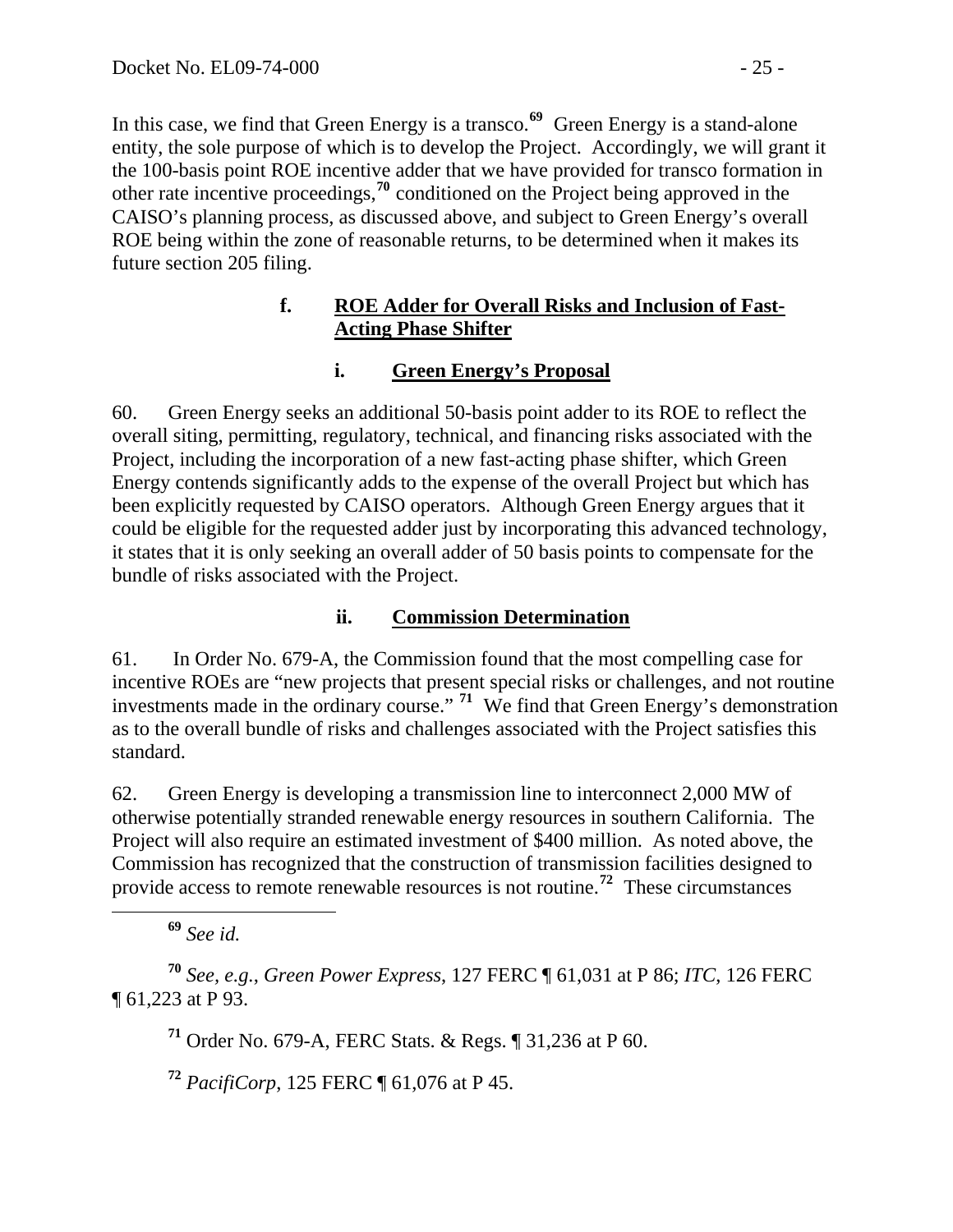present special financial risks for Green Energy, especially considering its status as a start-up transmission company. Accordingly, in recognition of these circumstances as part of the bundle of siting, permitting, technical (including the incorporation of a new fast-acting phase shifter), and financing risks and challenges faced by the Project, we grant the requested 50-basis point ROE adder, conditioned on the Project being approved in the CAISO's planning process as discussed above, and subject to Green Energy's overall ROE being within the zone of reasonable returns, to be determined when it makes its future section 205 filing.

## **g. Hypothetical Capital Structure**

# **i. Green Energy's Proposal**

63. Finally, Green Energy requests authorization to use a hypothetical capital structure of 50 percent debt and 50 percent equity during the development and construction of the Project.

# **ii. Commission Determination**

64. Contingent on the Project receiving approval in the CAISO's planning process as discussed above, we will allow Green Energy to use a hypothetical capital structure of 50 percent debt and 50 percent equity until such time that the Project is placed in service. We conclude that Green Energy has demonstrated a nexus between the requested incentive and the risks and challenges faced by the Project. Specifically, Green Energy is a stand-alone start-up company that lacks an actual capital structure, and will receive no revenues beyond those received from the operation of the Project. Given the estimated cost of the Project, Green Energy will need to raise significant levels of new debt and equity capital. Approval of the hypothetical capital structure will allow Green Energy flexibility in financing its project to allow for prevailing market and regulatory conditions, which should lower the overall cost of capital.**[73](#page-25-0)**

# **h. Total Package of Incentives**

65. As we have stated above, the total package of incentives requested must be tailored to address the demonstrable risks or challenges faced by the applicant. This test is fact-specific and requires the Commission to review each application on a case-by-case

<span id="page-25-0"></span>**<sup>73</sup>** *See, e.g.*, *Potomac-Appalachian Transmission Highline*, 122 FERC ¶ 61,188, at P 55 (2008). *See also* Order No. 679-A, FERC Stats. & Regs. ¶ 31,236, at P 93 (finding that hypothetical capital structures "can be an appropriate ratemaking tool for fostering new transmission in certain relatively narrow circumstances").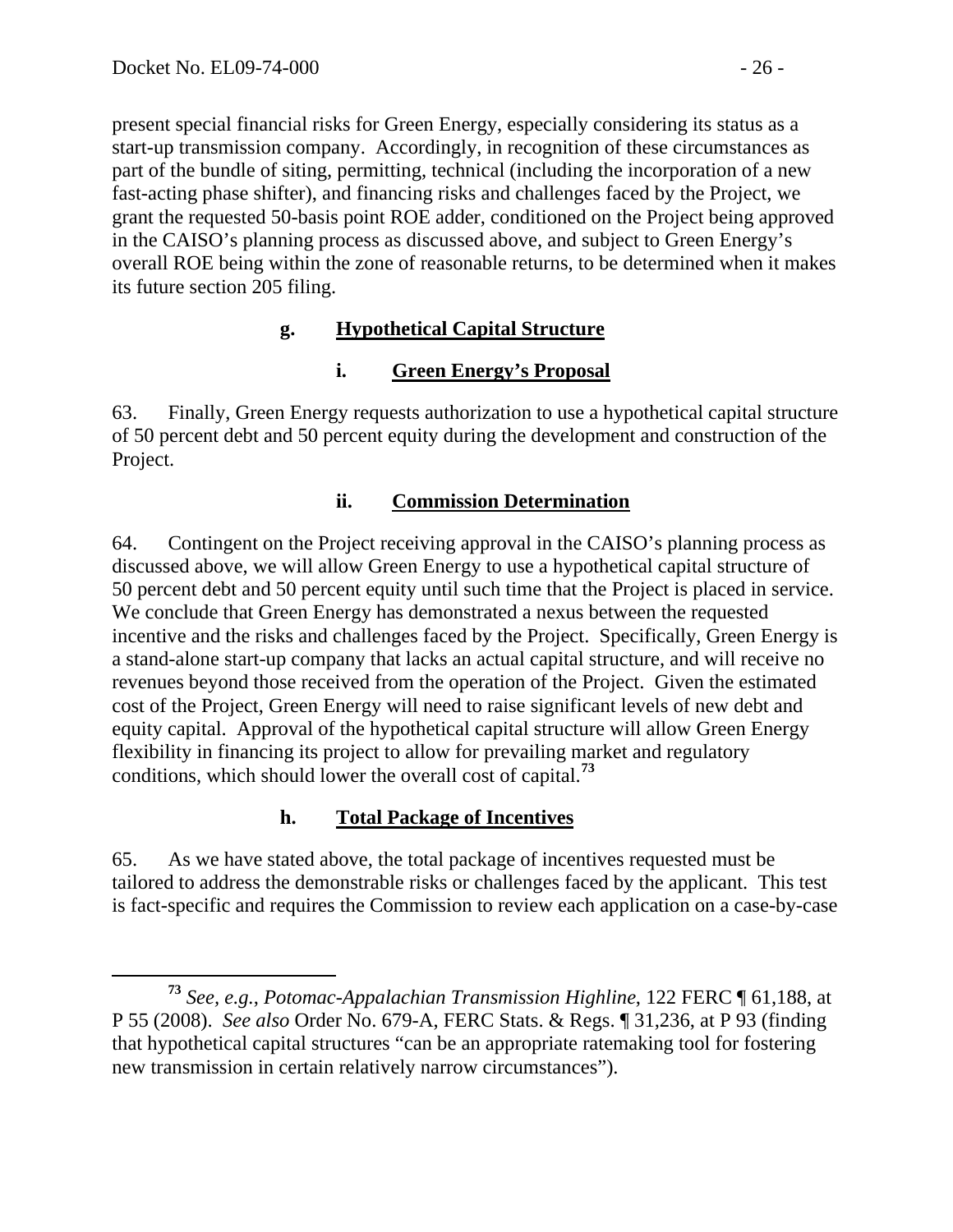basis. The Commission has in prior cases approved multiple rate incentives for particular projects.**<sup>74</sup>**

66. Despite the CPUC's argument that Green Energy has not satisfied Order No. 679- A's requirement that an applicant show that the total package of incentives requested will address the risks faced by a transmission project, we find that the total package of incentives, as conditioned, is tailored to address the demonstrable risks and challenges faced by Green Energy in developing the Project. Green Energy has convinced us that it faces significant risks and challenges in developing and constructing the Project. Therefore, we find that it is eligible for the incentives that we are granting herein.

#### The Commission orders:

 (A) Green Energy's Petition is conditionally granted, subject to the Project being approved in the CAISO's planning process, as discussed in the body of this order.

 (B) Green Energy is directed to submit a filing within 30 days of the CAISO's approval or disapproval of the Project in its planning process, as discussed in the body of this order.

By the Commission. Commissioner Kelly is dissenting in part with a separate statement attached.

 $(S E A L)$ 

Kimberly D. Bose, Secretary.

**<sup>74</sup>** *See*, *e*.*g*., *Green Power Express*, 127 FERC ¶ 61,031, at P 89 (finding that 100 percent CWIP, deferred recovery of pre-construction costs, abandonment recovery, and ROE incentives were tailored to the unique challenges faced by the project); *ITC*, 126 FERC ¶ 61,223, at P 61 (finding that applicant demonstrated a sufficient nexus between the risks of the project and the requested incentives, which included abandoned plant recovery, 100 percent of CWIP, deferred recovery of pre-construction costs, and ROE incentives).